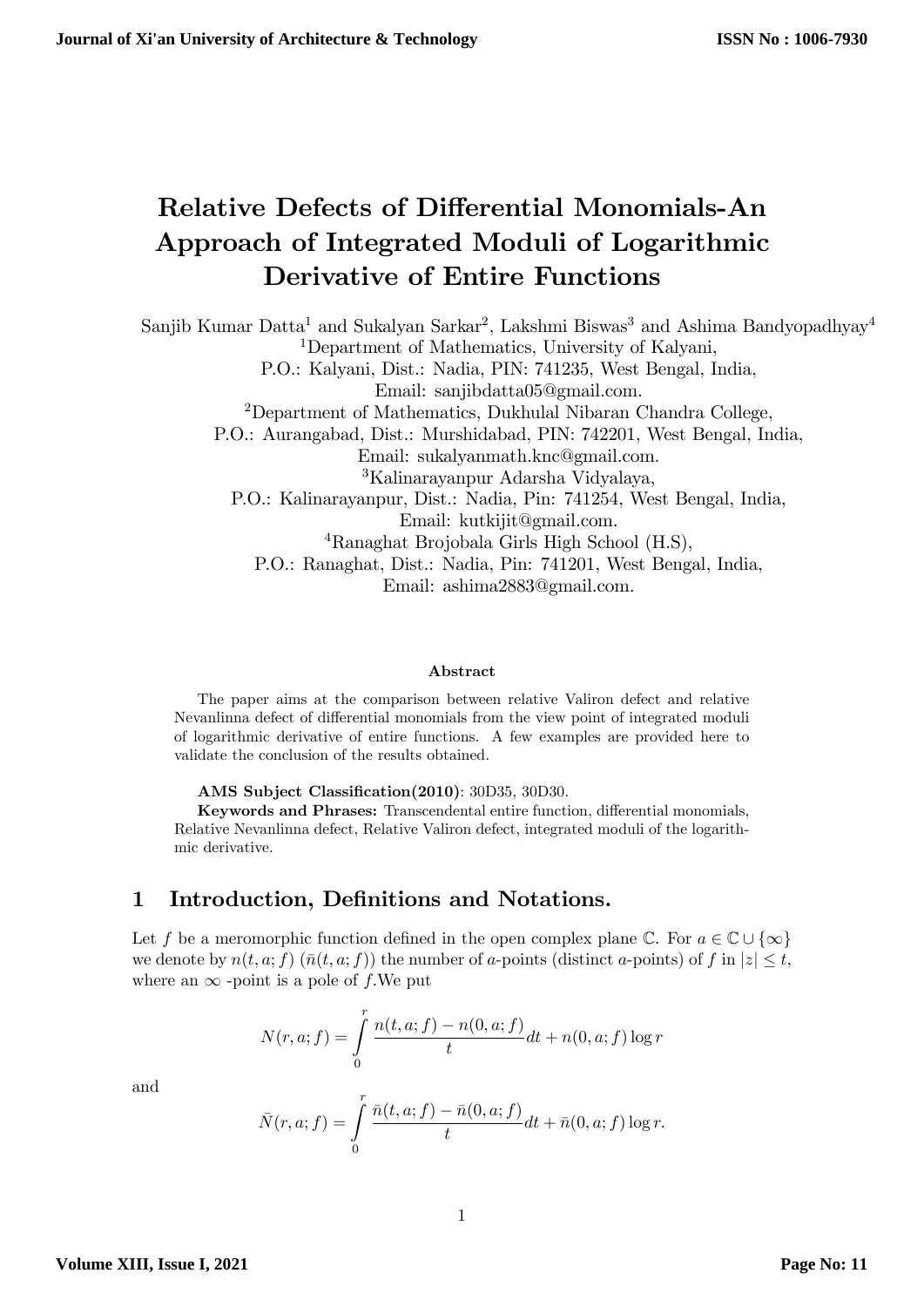The function  $N(r, a; f)$   $(\bar{N}(r, a; f))$  are called the counting function of a-points (distinct a-points) of f. In many occasions  $N(r, \infty; f)$  and  $\overline{N}(r, \infty; f)$  are denoted by  $N(r, f)$  and  $N(r, f)$  respectively.

We also put

$$
m(r, f) = \frac{1}{2\pi} \int_0^{2\pi} \log^+ \left| f(re^{i\theta}) \right| d\theta,
$$

where

$$
\log^+ x = \log x, \text{ if } x \ge 1
$$
  
= 0, if  $0 \le x < 1$ .

For  $a \in \mathbb{C}$  we denote by  $m(r, \frac{1}{f-1})$  $\frac{1}{f-a}$  the function  $m(r, a; f)$  and we mean by  $m(r, \infty; f)$ the function  $m(r, f)$ , which is called the proximity function of f.

The function  $T(r, f) = m(r, f) + N(r, f)$  is called the characteristic function of f. If  $a \in \mathbb{C} \cup \{\infty\}$ , the quantity

$$
\delta(a; f) = 1 - \limsup_{r \to \infty} \frac{N(r, a; f)}{T(r, f)} = \liminf_{r \to \infty} \frac{m(r, a; f)}{T(r, f)}
$$

is called the Nevanlinna deficiency of the value  $a'$ . From the second fundamental theorem it follows that the set of values of  $a \in \mathbb{C} \cup \{\infty\}$  for which  $\delta(a; f) > 0$  is countable and  $\sum$  $a \neq \infty$  $\delta(a; f) + \delta(\infty; f) \leq 2 \{p.43, [3]\}.$  $\delta(a; f) + \delta(\infty; f) \leq 2 \{p.43, [3]\}.$  $\delta(a; f) + \delta(\infty; f) \leq 2 \{p.43, [3]\}.$  If in particular  $\sum_{i=1}^{n}$  $a \neq \infty$  $\delta(a; f) + \delta(\infty; f) = 2$ , we say

that  $f$  has the maximum deficiency sum.

Similarly, the Valiron deficiency  $\Delta(a; f)$  of the value 'a' is defined as

$$
\Delta(a; f) = 1 - \liminf_{r \to \infty} \frac{N(r, a; f)}{T(r, f)} = \limsup_{r \to \infty} \frac{m(r, a; f)}{T(r, f)}.
$$

Milloux [\[5\]](#page-14-1) introduced the concept of absolute defect of 'a' with respect to  $f'$ . Later Xiong [\[9\]](#page-14-2) extended this definition. He introduced the term

$$
\delta_R^{(k)}(a; f) = 1 - \limsup_{r \to \infty} \frac{N(r, a; f^{(k)})}{T(r, f)}, \quad \text{for } k = 1, 2, 3, ...
$$

and called it the relative Nevanlinna defect of 'a' with respect to  $f^{(k)}$ . Xiong [\[9\]](#page-14-2) has shown various relations between the usual defects and the relative defects for meromorphic functions. Singh [\[7\]](#page-14-3) introduced the term relative defect for distinct zeros and poles and established various relations between it, relative defects and the usual defects.

Let  $f$  be a transcendental meromorphic function defined in the open complex plane C. Also let  $n_0, n_1, n_2, \ldots, n_k$  be non-negative integers such that  $\sum_{k=1}^{k}$  $\sum_{i=0} n_i \geq 1$ . We call  $P[f] =$  $b_0 f^{n_0}(f^{(1)})^{n_1} ... (f^{(k)})^{n_k}$  where  $T(r, b_0) = S(r, f)$ , to be a differential monomial generated by f. The numbers  $\gamma_P = \sum^k$  $i=0$  $n_i$  and  $\Gamma_P = \sum^k$  $i=0$  $(i + 1)n_i$  are respectively called the degree and weight of  $P[f]$  {cf. [[2](#page-14-4)]}.

We may now recall the following definition.

If f be a meromorphic function in the complex plane. Then the integrated moduli of the logarithmic derivative  $I(r, f)$  is defined by

$$
I(r, f) = \frac{r}{\pi} \int_0^{2\pi} \left| \frac{f'(re^{i\theta})}{f(re^{i\theta})} \right| d\theta,
$$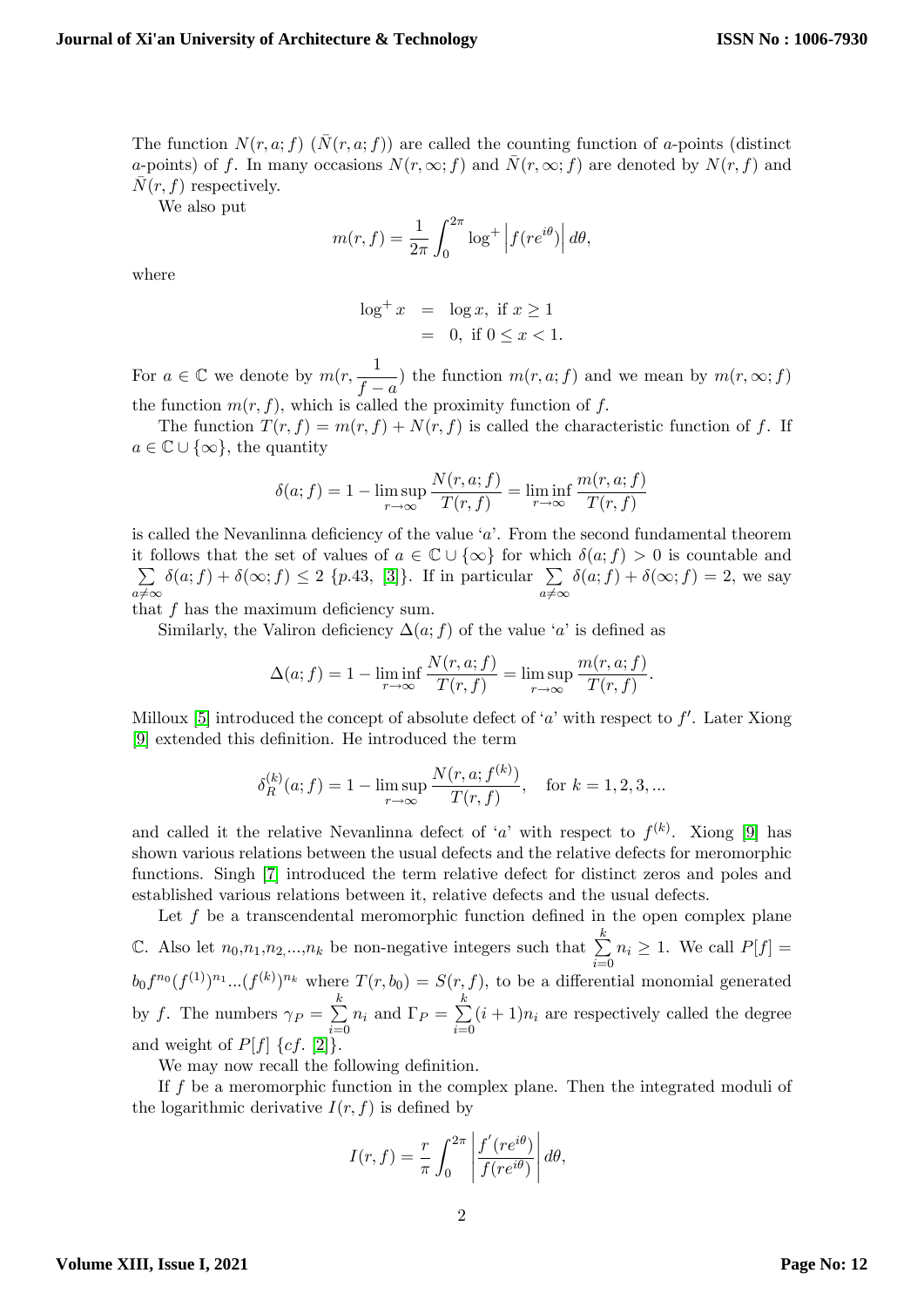for  $0 < r < +\infty$  {cf. [\[8\]](#page-14-5)}

In this paper we call the following four terms by using the concept of  $I(r, f)$ 

$$
\delta_I(a; f) = 1 - \limsup_{r \to \infty} \frac{N(r, a; L(f))}{I(r, f)},
$$

$$
\Delta_I(a; f) = 1 - \liminf_{r \to \infty} \frac{N(r, a; f)}{I(r, f)},
$$

$$
\delta_I^P(a; f) = 1 - \limsup_{r \to \infty} \frac{N(r, a; P[f])}{I(r, f)}
$$

and

$$
\Delta_I^P(a; f) = 1 - \liminf_{r \to \infty} \frac{N(r, a; P[f])}{I(r, f)}.
$$

The term  $S(r, f)$  denotes any quantity satisfying  $S(r, f) = o\{I(r, f)\}\$  as  $r \to \infty$  through all values of  $r$  if  $f$  is of finite order.

The following definitions are well known.

**Definition 1.1** [\[11\]](#page-15-0) Let  $f(z)$  be a meromorphic function and  $a \in \mathbb{C} \cup \{\infty\}$ . We denote by  $n(r, a; f \mid = 1)$  the number of simple zeros of  $f - a$  in  $|z| \le r$ .  $N(r, a; f \mid = 1)$  is defined in terms of  $n(r, a; f \mid = 1)$  in the usual way. Also we put

$$
\delta_1(a; f) = 1 - \limsup_{r \to \infty} \frac{N(r, a; f \mid = 1)}{T(r, f)}
$$
.

Yang [\[10\]](#page-15-1) proved that there exists at most a denumerable number of complex numbers  $a \in \mathbb{C} \cup \{\infty\}$  for which

$$
\delta_1(a; f) > 0
$$
 and  $\sum_{a \in \mathbb{C} \cup \{\infty\}} \delta_1(a; f) \leq 4$ .

**Definition 1.2** The quantity  $\Theta(\infty; f)$  is defined as

$$
\Theta(\infty; f) = 1 - \limsup_{r \to \infty} \frac{\overline{N}(r, f)}{T(r, f)}.
$$

**Definition 1.3** The order  $\rho_f$  and lower order  $\lambda_f$  of a meromorphic function f are defined as follows

$$
\rho_f = \limsup_{r \to \infty} \frac{\log T(r, f)}{\log r} \quad \text{and} \quad \lambda_f = \liminf_{r \to \infty} \frac{\log T(r, f)}{\log r}.
$$

### 2 Lemmas.

<span id="page-2-1"></span>In this section we present some lemmas which will be needed in the sequel.

<span id="page-2-0"></span>**Lemma 2.1** [\[4\]](#page-14-6) Let f be a transcendental meromorphic function of finite order or of non-zero lower order and  $\sum$  $a \in \mathbb{C} \cup \{\infty\}$  $\delta_1(a; f) = 4$ . Then

$$
\lim_{r \to \infty} \frac{T(r, P[f])}{T(r, f)} = \Gamma_P - (\Gamma_P - \gamma_P) \Theta(\infty; f).
$$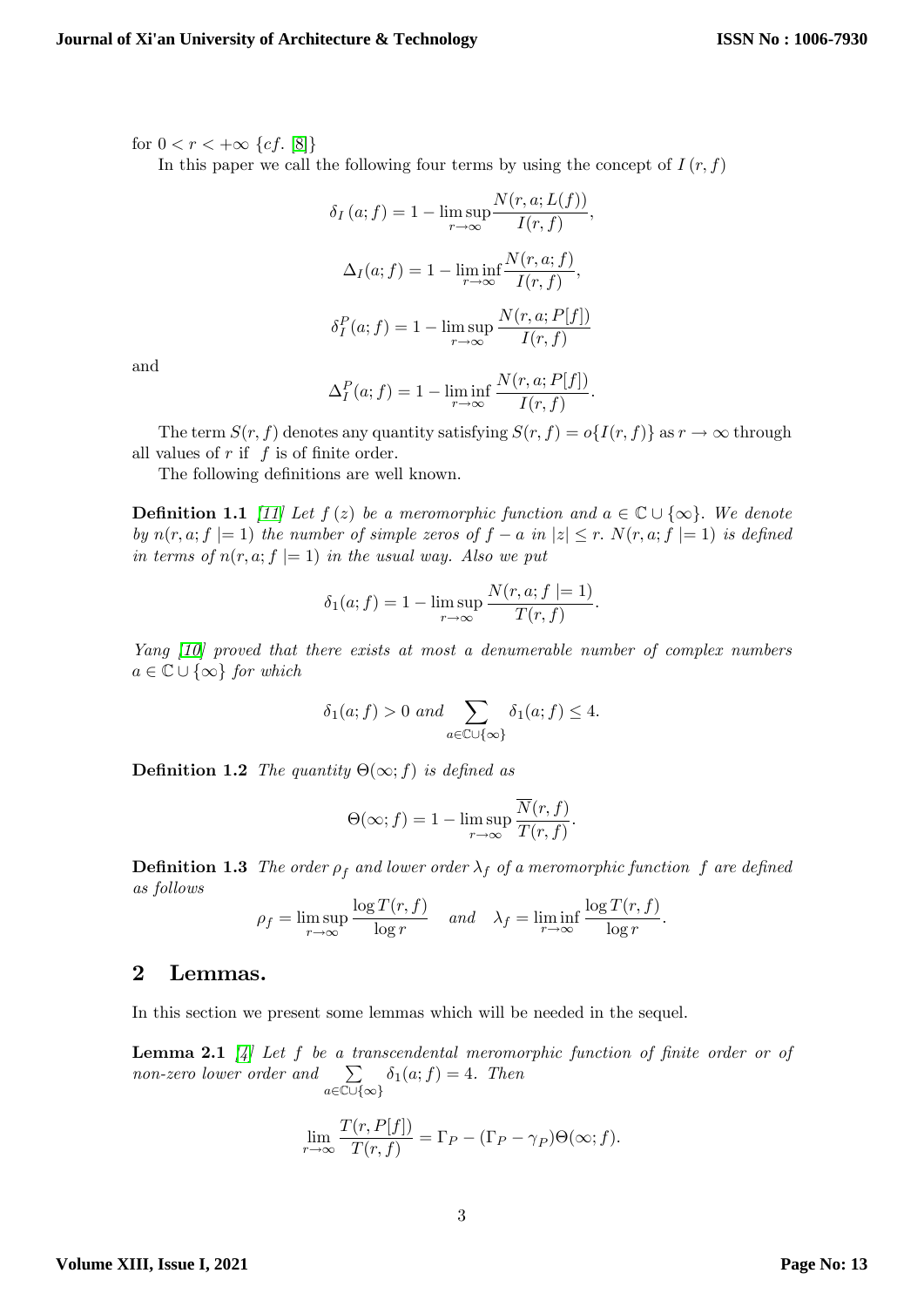**Lemma 2.2** [\[3\]](#page-14-0) Let k be any positive integer and  $\psi = \sum^{k}$  $i=0$  $a_i f^{(i)}$ , where  $a_i$  are meromorphic functions, such that  $T(r, a_i) = S(r, f)$ , for  $i = 0, 1, 2, ..., k$ . Then

$$
m(r,\frac{\psi}{f})=S(r,f).
$$

<span id="page-3-3"></span>**Lemma 2.3** [\[1\]](#page-14-7) If f be a transcendental meromorphic function of finite order or of nonzero lower order with  $\sum$  $a \in \mathbb{C} \cup \{\infty\}$  $\delta_1(a; f) = 4$  then for any  $\alpha$ ,

$$
\Delta_R^P(\alpha; f) = \{1 - \Gamma_P + (\Gamma_P - \gamma_P)\Theta(\infty; f)\} + \limsup_{r \to \infty} \frac{m(r, \alpha; P[f])}{T(r, f)}
$$

and

$$
\delta_R^P(\alpha; f) = \{1 - \Gamma_P + (\Gamma_P - \gamma_P)\Theta(\infty; f)\} + \liminf_{r \to \infty} \frac{m(r, \alpha; P[f])}{T(r, f)}.
$$

<span id="page-3-2"></span>**Lemma 2.4** [\[8\]](#page-14-5) Let f be an entire function of finite order  $'\rho'$  with no zeros in  $\mathbb{C}$ . Then

$$
\lim_{r \to \infty} \frac{I(r, f)}{T(r, f)} = \pi \rho.
$$

<span id="page-3-0"></span>**Lemma 2.5** Let f be a transcendental entire function of non-zero finite order  $'\rho'$  having no zeros in C . Then

$$
\delta_I(a; f) = \left(1 - \frac{1}{\pi \rho}\right) + \liminf_{r \to \infty} \frac{m(r, a; f)}{I(r, f)}
$$

and

$$
\Delta_I(a; f) = \left(1 - \frac{1}{\pi \rho}\right) + \limsup_{r \to \infty} \frac{m(r, a; f)}{I(r, f)}.
$$

Proof. We know that

$$
\delta_{I}(a; f) = 1 - \lim_{r \to \infty} \frac{N(r, a; f)}{I(r, f)}
$$
\n
$$
= 1 - \lim_{r \to \infty} \frac{N(r, a; f)}{I(r, f)} \cdot \frac{T(r, f)}{I(r, f)} \}
$$
\n
$$
= 1 - \lim_{r \to \infty} \frac{N(r, a; f)}{T(r, f)} \cdot \lim_{r \to \infty} \frac{T(r, f)}{I(r, f)}
$$
\n
$$
= 1 - \lim_{r \to \infty} \frac{N(r, a; f)}{T(r, f)} \cdot \frac{1}{\pi \rho}
$$
\n
$$
= \frac{1}{\pi \rho} \left\{ 1 - \lim_{r \to \infty} \frac{N(r, a; f)}{T(r, f)} \right\} + \left( 1 - \frac{1}{\pi \rho} \right)
$$
\n
$$
= \frac{1}{\pi \rho} \left\{ \lim_{r \to \infty} \frac{m(r, a; f)}{T(r, f)} \right\} + \left( 1 - \frac{1}{\pi \rho} \right)
$$
\n
$$
= \frac{1}{\pi \rho} \left\{ \lim_{r \to \infty} \frac{m(r, a; f)}{I(r, f)} \cdot \frac{I(r, f)}{T(r, f)} \right\} + \left( 1 - \frac{1}{\pi \rho} \right)
$$
\n
$$
= \frac{1}{\pi \rho} \left\{ \lim_{r \to \infty} \frac{m(r, a; f)}{I(r, f)} \cdot \pi \rho \right\} + \left( 1 - \frac{1}{\pi \rho} \right)
$$
\n
$$
= \left( 1 - \frac{1}{\pi \rho} \right) + \lim_{r \to \infty} \frac{m(r, a; f)}{I(r, f)}.
$$

This proves the first part of Lemma [2.5.](#page-3-0)

<span id="page-3-1"></span>Similarly, we can prove the second part of the lemma.  $\blacksquare$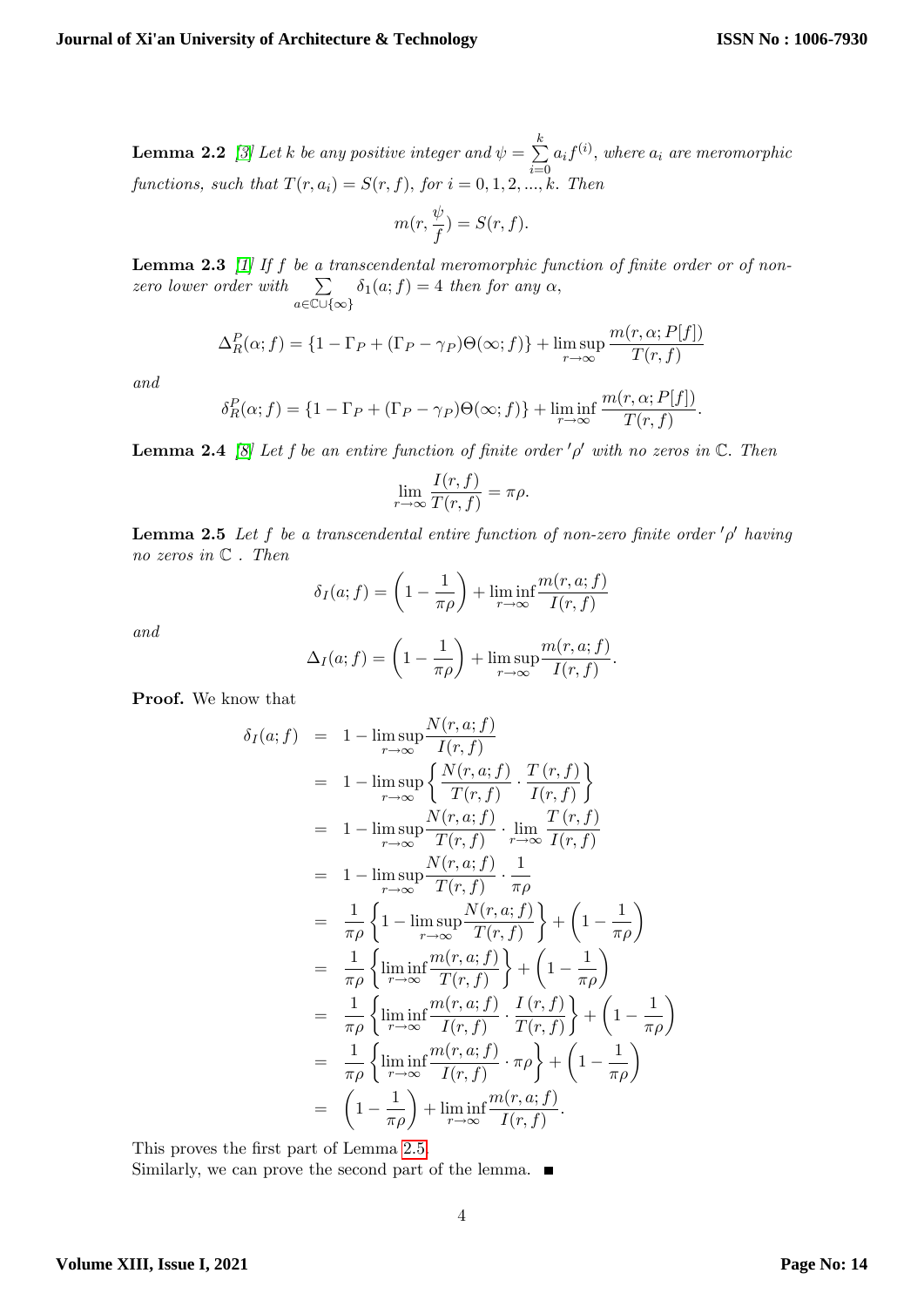:

**Lemma 2.6** If f be a transcendental entire function function of finite order  $'\rho'$  having no zeros in  $\mathbb C$  with  $\sum$  $a \in \mathbb{C} \cup \{\infty\}$  $\delta_1(a; f) = 4$  then for any  $\alpha$ ,

$$
\delta_I^P(\alpha; f) = \{1 - \Gamma_P + (\Gamma_P - \gamma_P) \Theta(\infty, f)\} + \liminf_{r \to \infty} \frac{m(r, \alpha; P[f])}{I(r, f)}
$$

and

$$
\Delta_I^P(\alpha; f) = \{1 - \Gamma_P + (\Gamma_P - \gamma_P) \Theta(\infty, f)\} + \limsup_{r \to \infty} \frac{m(r, \alpha; P[f])}{I(r, f)}
$$

Proof. We know that

$$
\delta_I^P(\alpha; f) = 1 - \lim_{r \to \infty} \sup \frac{N(r, a; P[f])}{I(r, f)}
$$
\n
$$
= 1 - \lim_{r \to \infty} \sup \frac{N(r, a; P[f])}{T(r, f)} \cdot \frac{T(r, f)}{I(r, f)} \right)
$$
\n
$$
= 1 - \lim_{r \to \infty} \sup \frac{N(r, a; P[f])}{T(r, f)} \cdot \lim_{r \to \infty} \frac{T(r, f)}{I(r, f)}
$$
\n
$$
= 1 - \lim_{r \to \infty} \sup \frac{N(r, a; P[f])}{T(r, f)} \cdot \frac{1}{\pi \rho}
$$
\n
$$
= \left(1 - \frac{1}{\pi \rho}\right) + \frac{1}{\pi \rho} \left\{1 - \limsup_{r \to \infty} \frac{N(r, \alpha; P[f])}{T(r, f)}\right\}
$$
\n
$$
= \left(1 - \frac{1}{\pi \rho}\right) + \frac{1}{\pi \rho} \left\{1 - \Gamma_P + (\Gamma_P - \gamma_P) \Theta(\infty, f) + \liminf_{r \to \infty} \frac{m(r, \alpha; P[f])}{T(r, f)}\right\}
$$
\n
$$
= \left(1 - \frac{1}{\pi \rho}\right) + \frac{1}{\pi \rho} \left\{1 - \Gamma_P + (\Gamma_P - \gamma_P) \Theta(\infty, f) + \liminf_{r \to \infty} \frac{m(r, \alpha; P[f])}{T(r, f)} \cdot \frac{I(r, f)}{T(r, f)}\right\}
$$
\n
$$
= \left(1 - \frac{1}{\pi \rho}\right) + \frac{1}{\pi \rho} \left\{1 - \Gamma_P + (\Gamma_P - \gamma_P) \Theta(\infty, f) + \liminf_{r \to \infty} \frac{m(r, \alpha; P[f])}{I(r, f)} \cdot \lim_{r \to \infty} \frac{I(r, f)}{T(r, f)}\right\}
$$
\n
$$
= \left(1 - \frac{1}{\pi \rho}\right) + \frac{1}{\pi \rho} \left\{1 - \Gamma_P + (\Gamma_P - \gamma_P) \Theta(\infty, f) + \liminf_{r \to \infty} \frac{m(r, \alpha; P[f])}{I(r, f)} \cdot \pi \rho\right\}
$$
\n
$$
= \left(1 - \Gamma_P +
$$

This completes the proof of the the first part of Lemma [2.6.](#page-3-1) Similarly, we can prove the second part of the lemma.  $\blacksquare$ 

## 3 Theorems.

<span id="page-4-0"></span>In this section we present the main results of the paper.

**Theorem 3.1** Let f be a transcendental entire function of non-zero finite order  $'\rho'$  having no zeros in  $\mathbb C$  and 'a' be any non-zero finite complex number. Then

$$
\delta_I(0; f) + \Delta_I^P(\infty; f) + \delta_I(a; f) \leq (2\gamma_P - 1)\Delta_I(\infty; f) + \Delta_I^P(0; f) + \left(1 - \frac{1}{\pi \rho}\right) \left\{3 - 2\gamma_P\right\}.
$$

Proof. Let us consider the following identity

$$
\frac{a}{f} = 1 - \frac{f-a}{P[f]} \cdot \frac{P[f]}{f}.
$$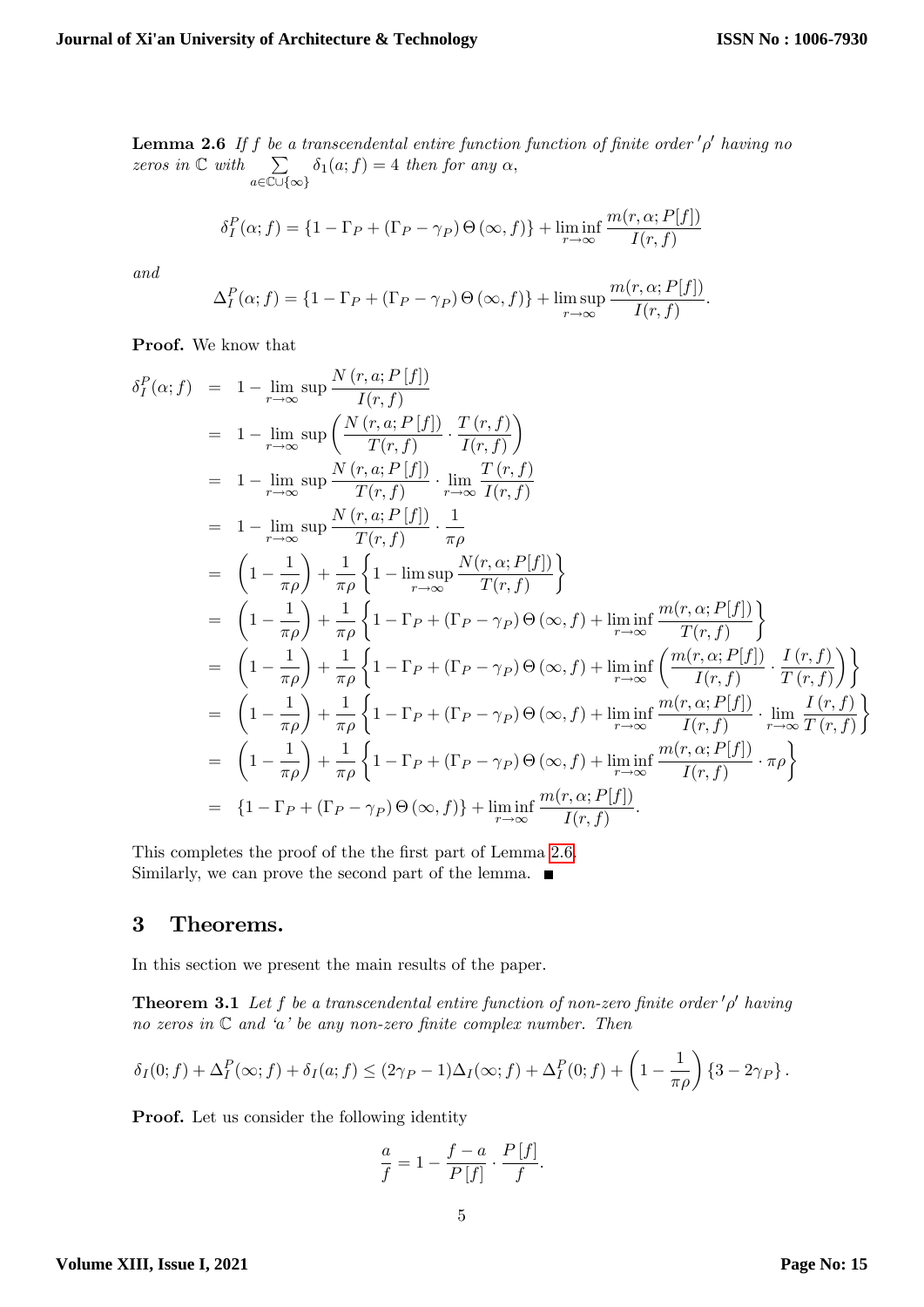Since  $m\left(r, \frac{1}{f}\right)$  $\Big) \leq m\left(r, \frac{a}{f}\right)$  $+ O(1)$ . In view of Lemma [2.2,](#page-2-0) we get from the above identity that

<span id="page-5-0"></span>
$$
m\left(r, \frac{1}{f}\right) \le m\left(r, \frac{f-a}{P[f]}\right) + m\left(r, \frac{P[f]}{f^{\gamma_P}} \cdot f^{\gamma_P - 1}\right)
$$
  
*i.e.*,  $m\left(r, \frac{1}{f}\right) \le m\left(r, \frac{f-a}{P[f]}\right) + (\gamma_P - 1) m(r, f) + S(r, f).$  (1)

Now by using the relation  $T(r, f) = T\left(r, \frac{1}{f}\right)$  $+ O(1)$  and in view of Lemma [2.2,](#page-2-0) it follows from Equation [\(1\)](#page-5-0) that

$$
m\left(r, \frac{1}{f}\right) \le T\left(r, \frac{f-a}{P[f]}\right) - N\left(r, \frac{f-a}{P[f]}\right) + (\gamma_P - 1) m(r, f) + S(r, f)
$$
  
\ni.e.,  $m\left(r, \frac{1}{f}\right) \le T\left(r, \frac{P[f]}{f-a}\right) - N\left(r, \frac{f-a}{P[f]}\right) + (\gamma_P - 1) m(r, f) + S(r, f) + O(1)$   
\ni.e.,  $m\left(r, \frac{1}{f}\right) \le N\left(r, \frac{P[f]}{f-a}\right) + m\left(r, \frac{P[f]}{f-a}\right) + (\gamma_P - 1) m(r, f - a)$   
\n
$$
-N\left(r, \frac{f-a}{P[f]}\right) + (\gamma_P - 1) m(r, f) + S(r, f) + O(1)
$$
  
\ni.e.,  $m\left(r, \frac{1}{f}\right) \le N\left(r, \frac{P[f]}{f-a}\right) - N\left(r, \frac{f-a}{P[f]} + 2(\gamma_P - 1) m(r, f) + S(r, f) + O(1)$ . (2)

<span id="page-5-1"></span>f  $\leq N$  $f - a$  $-N$  $P[f]$  $+2(\gamma_P-1) m(r, f)+S(r, f)+O(1)$ . (2)

In view of  $\{p.34, [3]\}$  $\{p.34, [3]\}$  $\{p.34, [3]\}$ , it follows from Equation  $(2)$  that

$$
m\left(r, \frac{1}{f}\right) \leq N(r, P[f]) + N\left(r, \frac{1}{f-a}\right) - N(r, f-a)
$$

$$
-N\left(r, \frac{1}{P[f]}\right) + 2(\gamma_P - 1) m(r, f) + S(r, f) + O(1)
$$

$$
i.e., \lim_{r \to \infty} \inf \frac{m(r, \frac{1}{f})}{I(r, f)} \leq \lim_{r \to \infty} \inf \left\{ \frac{N(r, P[f])}{I(r, f)} - \frac{N(r, f)}{I(r, f)} - \frac{N(r, \frac{1}{P[f]})}{I(r, f)} \right\}
$$

$$
+ \lim_{r \to \infty} \sup \frac{N(r, \frac{1}{f-a})}{I(r, f)} + 2(\gamma_P - 1) \lim_{r \to \infty} \sup \frac{m(r, f)}{I(r, f)}
$$

$$
i.e., \lim_{r \to \infty} \inf \frac{m(r, \frac{1}{f})}{I(r, f)} \leq \lim_{r \to \infty} \inf \frac{N(r, P[f])}{I(r, f)} - \lim_{r \to \infty} \inf \frac{N(r, f)}{I(r, f)} - \lim_{r \to \infty} \inf \frac{N(r, \frac{1}{P[f]})}{I(r, f)} + \lim_{r \to \infty} \sup \frac{N(r, \frac{1}{f-a})}{I(r, f)} + 2(\gamma_P - 1) \lim_{r \to \infty} \sup \frac{m(r, f)}{I(r, f)}
$$

$$
i.e., \delta_I(0; f) - \left(1 - \frac{1}{\pi \rho}\right) \le \left\{1 - \Delta_I^p(\infty; f)\right\} - \left\{1 - \Delta_I(\infty; f)\right\} - \left\{1 - \Delta_I^P(0; f)\right\} + \left\{1 - \delta_I(a; f)\right\} + 2\left(\gamma_P - 1\right)\left\{\Delta_I(\infty; f) - \left(1 - \frac{1}{\pi \rho}\right)\right\}
$$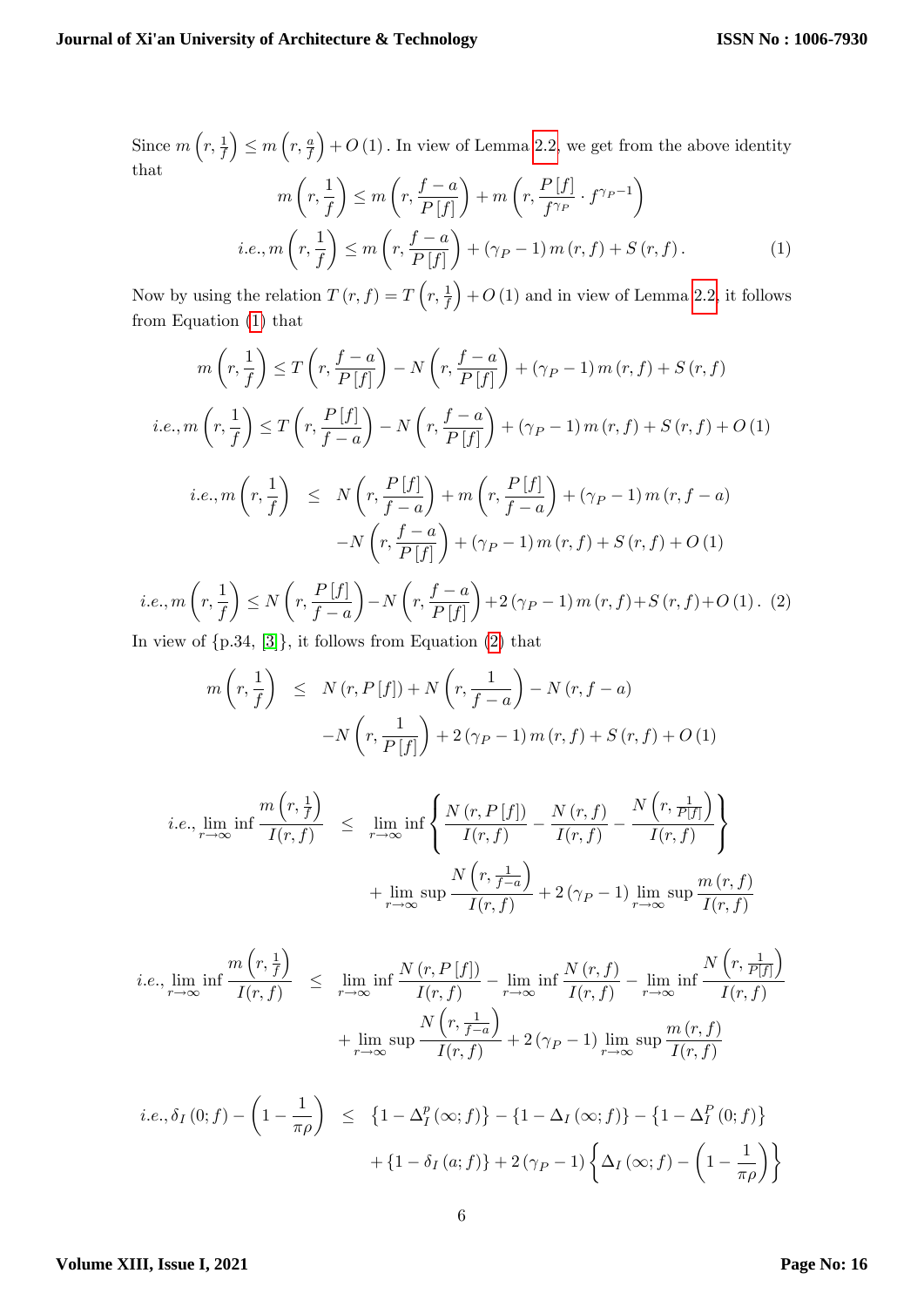$$
i.e., \delta_I(0; f) + \Delta_I^P(\infty; f) + \delta_I(a; f) \leq \Delta_I(\infty; f) + \Delta_I^P(0; f)
$$
  
+2 $\gamma_P \cdot \Delta_I(\infty; f) - 2 \cdot \Delta_I(\infty; f) - 2(\gamma_P - 1) \left(1 - \frac{1}{\pi \rho}\right) + \left(1 - \frac{1}{\pi \rho}\right).$   

$$
i.e., \delta_I(0; f) + \Delta_I^P(\infty; f) + \delta_I(a; f) \leq (2\gamma_P - 1)\Delta_I(\infty; f) + \Delta_I^P(0; f)
$$
  
+ 
$$
\left(1 - \frac{1}{\pi \rho}\right) \{1 - 2(\gamma_P - 1)\}
$$
  

$$
i.e., \delta_I(0; f) + \Delta_I^P(\infty; f) + \delta_I(a; f) \leq (2\gamma_P - 1)\Delta_I(\infty; f) + \Delta_I^P(0; f) + \left(1 - \frac{1}{\pi \rho}\right) \{3 - 2\gamma_P\}.
$$

This proves the theorem. ■

**Remark [3.1](#page-4-0)** The sign  $\leq$  in Theorem 3.1 cannot be replaced by  $\leq$  only. This is evident from the following example.

**Example 1** Let  $f = \exp z$ ,  $n_0 = 1$ ,  $n_1 = ... = n_k = 0$  and  $b_0 = 1$ . Then we see that  $N(r, f) = 0$  and  $P[f] = f$ . So,

$$
T(r, f) = m(r, f) = \frac{1}{2\Pi} \int_{0}^{2\Pi} \log^{+} |f(re^{i\theta})| d\theta
$$
  

$$
= \frac{1}{2\Pi} \int_{0}^{2\Pi} \log^{+} |e^{re^{i\theta}}| = \frac{1}{2\Pi} \int_{0}^{2\Pi} \log^{+} |e^{r\cos\theta} \cdot e^{r i \sin\theta}| d\theta
$$
  

$$
= \frac{1}{2\Pi} \int_{0}^{2\Pi} \log^{+} (e^{r\cos\theta}) d\theta = \frac{1}{2\Pi} \int_{-\frac{\Pi}{2}}^{\frac{\Pi}{2}} r \cos\theta d\theta = \frac{r}{\Pi},
$$

$$
I(r, f) = \frac{r}{2\pi} \int_0^{2\pi} \left| \frac{f'(re^{i\theta})}{f(re^{i\theta})} \right| d\theta
$$
  
\n
$$
= \frac{r}{2\pi} \int_0^{2\pi} \left| \frac{e^{re^{i\theta}} \cdot re^{i\theta} \cdot i}{e^{re^{i\theta}}} \right| d\theta
$$
  
\n
$$
= \frac{r}{2\pi} \int_0^{2\pi} \left| re^{i\theta} \cdot i \right| d\theta = \frac{r}{2\pi} \int_0^{2\pi} \left| r (\cos \theta + i \sin \theta) \cdot i \right| d\theta
$$
  
\n
$$
= \frac{r}{2\pi} \int_0^{2\pi} (r) d\theta = \frac{r^2}{2\pi} \int_0^{2\pi} d\theta = \frac{r^2}{2\pi} \cdot 2\pi = r^2 \neq 0
$$

and

$$
\rho = \limsup_{r \to \infty} \frac{\log^+ T(r; f)}{\log r} = \limsup_{r \to \infty} \frac{\log \frac{r}{\pi}}{\log r}
$$
  
= 
$$
\limsup_{r \to \infty} \frac{\log r - \log \pi}{\log r} = \limsup_{r \to \infty} \left[ 1 - \frac{\log \pi}{\log r} \right] = 1.
$$

Thus

$$
\delta_I(0; f) = \Delta_I(\infty; f) = \Delta_I^P(0; f) = \Delta_I^P(\infty; f) = 1,
$$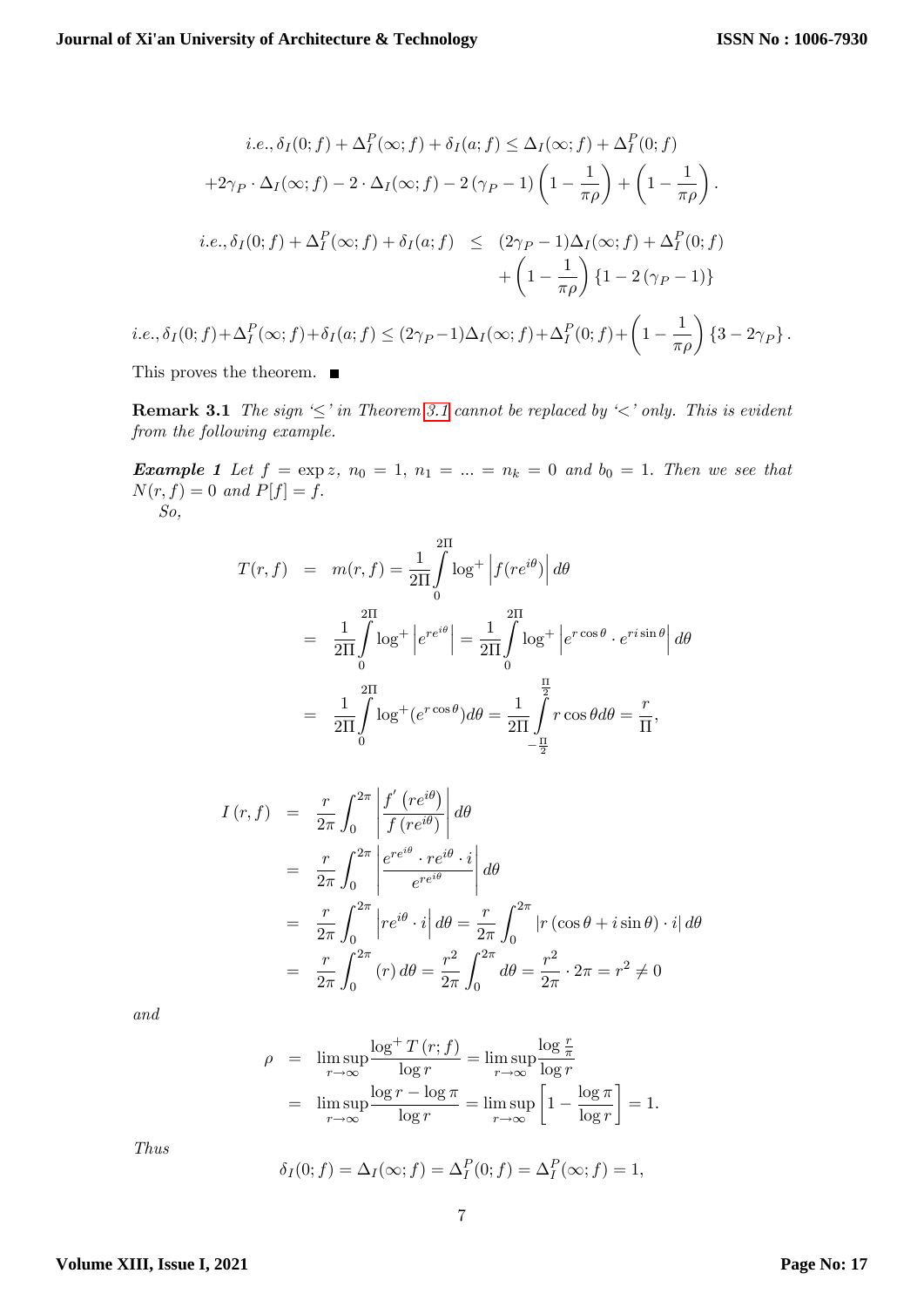$$
\delta_I(a; f) = \left(1 - \frac{1}{\pi \rho}\right) + \liminf_{r \to \infty} \frac{m(r, a; f)}{I(r, f)} = \left(1 - \frac{1}{\pi}\right) + \liminf_{r \to \infty} \left(\frac{r}{\pi} \cdot \frac{1}{r^2}\right)
$$

$$
= \left(1 - \frac{1}{\pi}\right) + \liminf_{r \to \infty} \frac{1}{\pi r} = \left(1 - \frac{1}{\pi}\right)
$$

and

 $\gamma_P = 1.$ 

Hence,

$$
\delta_I(0; f) + \Delta_R^P(\infty; f) + \delta_I(a; f) = 3 - \frac{1}{\pi} = (2\gamma_P - 1)\Delta_I(\infty; f) + \Delta_I^P(0; f) + \left(1 - \frac{1}{\pi \rho}\right) \{3 - 2\gamma_P\}.
$$

<span id="page-7-2"></span>**Theorem 3.2** If f be a transcendental entire function of finite non-zero order  $'\rho'$  such that f has no zeros in  $\mathbb C$  with  $\delta_I(\infty; f) = 1$  and  $\sum_{\infty}$  $a \in \mathbb{C} \cup \{\infty\}$  $\delta_1(a; f) = 4$ , then

$$
\delta_I(0; f) + \frac{2-\gamma_P}{\pi \rho} \leq \Delta_I^P(0; f) + \left\{ \Gamma_P - (\Gamma_P - \gamma_P) \Theta(\infty, f) \right\}.
$$

Proof. Since

<span id="page-7-0"></span>
$$
f = P[f] \cdot \frac{f}{P[f]}.\tag{3}
$$

In view of Lemma [2.2](#page-2-0) and by using the relation  $T(r, f) = T(r, \frac{1}{f})$  $+ O(1)$ , we obtain from Equation [\(3\)](#page-7-0) that

$$
m(r, f) \leq m(r, P[f]) + m\left(r, \frac{f}{P[f]}\right)
$$
  
\n*i.e.,*  $m(r, f) \leq m(r, P[f]) + T\left(r, \frac{f}{P[f]}\right) - N\left(r, \frac{f}{P[f]}\right)$   
\n*i.e.,*  $m(r, f) \leq m(r, P[f]) + T\left(r, \frac{P[f]}{f}\right) - N\left(r, \frac{f}{P[f]}\right) + O(1)$ 

<span id="page-7-1"></span>
$$
i.e., m(r, f) \leq m(r, P[f]) + N\left(r, \frac{P[f]}{f}\right) + m\left(r, \frac{P[f]}{f}\right) + (\gamma_P - 1) m(r, f) - N\left(r, \frac{f}{P[f]}\right) + O(1).
$$
\n(4)

Now in view of  ${p.34, [3]}$  ${p.34, [3]}$  ${p.34, [3]}$ , it follows from Equation [\(4\)](#page-7-1) that

$$
m(r, f) \leq m(r, P[f]) + N(r, P[f]) + N\left(r, \frac{1}{f}\right) - N(r, f)
$$

$$
-N\left(r, \frac{f}{P[f]}\right) + (\gamma_P - 1) m(r, f) + S(r, f) + O(1)
$$

$$
i.e., \lim_{r \to \infty} \inf \frac{m(r, f)}{I(r, f)} \leq \lim_{r \to \infty} \inf \left\{ \frac{N(r, P[f])}{I(r, f)} - \frac{N(r, f)}{I(r, f)} - \frac{N(r, \frac{f}{P[f]})}{I(r, f)} \right\}
$$

$$
+ \lim_{r \to \infty} \sup \left\{ \frac{m(r, P[f])}{I(r, f)} + \frac{N(r, \frac{1}{f})}{I(r, f)} \right\} + \lim_{r \to \infty} \sup \left\{ (\gamma_P - 1) \frac{m(r, f)}{I(r, f)} \right\}
$$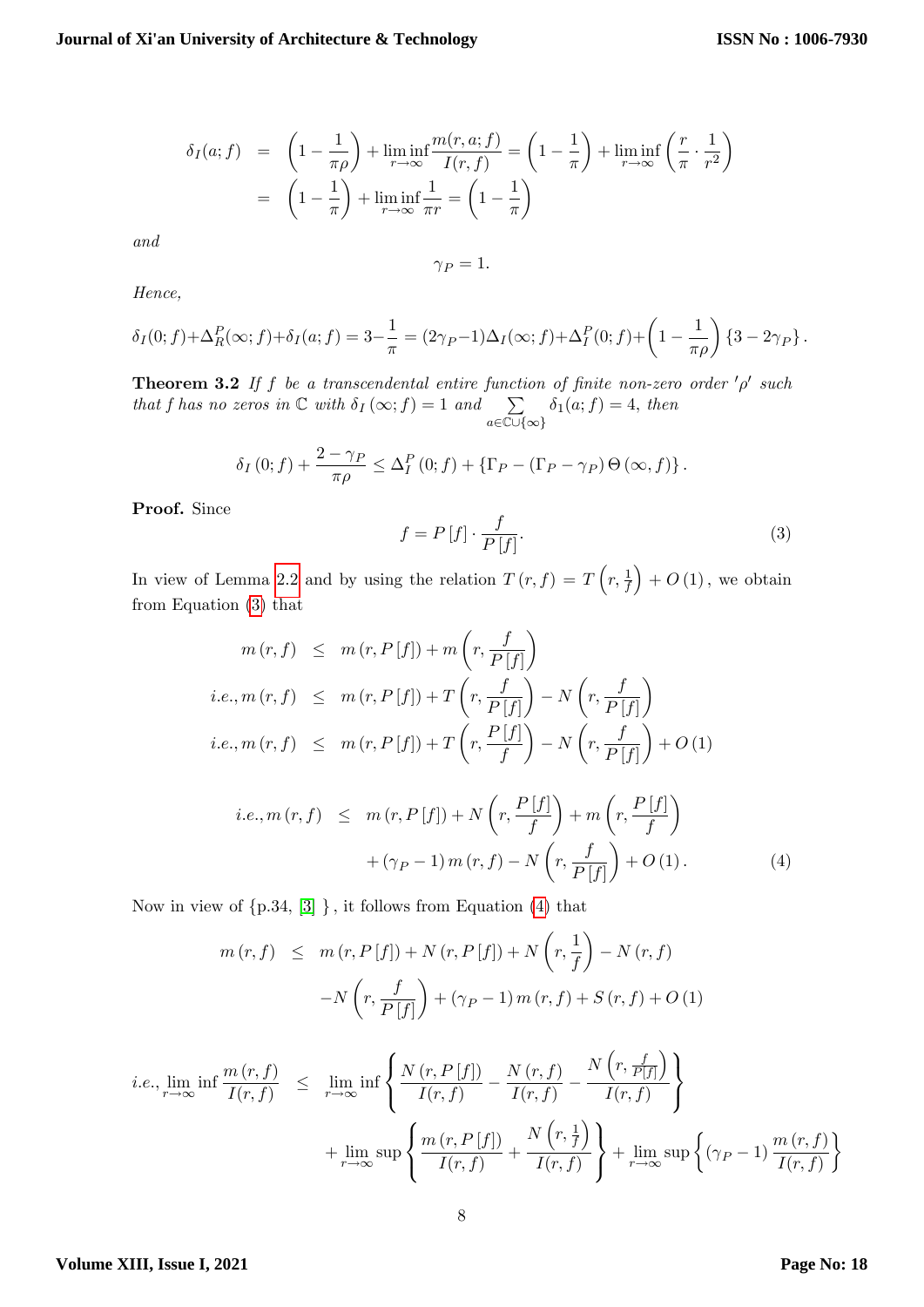$$
+\lim_{r\to\infty} \sup \frac{m(r, P[f])}{I(r, f)} + \lim_{r\to\infty} \sup \frac{N(r, \frac{1}{f})}{I(r, f)} + (\gamma_P - 1) \lim_{r\to\infty} \sup \frac{m(r, f)}{I(r, f)}
$$
  
*i.e.*,  $\lim_{r\to\infty} \inf \frac{m(r, f)}{I(r, f)} \le \lim_{r\to\infty} \inf \frac{N(r, P[f])}{I(r, f)} - \lim_{r\to\infty} \inf \frac{N(r, f)}{I(r, f)} - \lim_{r\to\infty} \inf \frac{N(r, \frac{f}{P[f]})}{I(r, f)}$ . (5)

<span id="page-8-0"></span>Since  $\delta_I(\infty; f) = 1$ . Then  $\Delta_I(\infty; f) = 1$ . In view of Lemma [2.1,](#page-2-1) Lemma [2.5,](#page-3-0) & Lemma [2.6](#page-3-1) and by using the Equation [\(5\)](#page-8-0) we obtain that

$$
\delta_I(\infty; f) - \left(1 - \frac{1}{\pi \rho}\right) \leq \left\{1 - \Delta_I^P(\infty; f)\right\} - \left\{1 - \Delta_I(\infty; f)\right\} - \left\{1 - \Delta_I^P(0; f)\right\} \n+ \left[\Delta_I^P(\infty; f) - \left\{1 - \Gamma_P + (\Gamma_P - \gamma_P)\Theta(\infty, f)\right\}\right] \n+ \left\{1 - \delta_I(0; f)\right\} + (\gamma_P - 1) \left\{\Delta_I(\infty; f) - \left(1 - \frac{1}{\pi \rho}\right)\right\} \ni.e., 1 - \left(1 - \frac{1}{\pi \rho}\right) \leq \Delta_I^P(0; f) + \left\{\Gamma_P - (\Gamma_P - \gamma_P)\Theta(\infty, f)\right\} - \delta_I(0; f) + (\gamma_P - 1) \left[1 - \left(1 - \frac{1}{\pi \rho}\right)\right] \ni.e., \frac{1}{\pi \rho} + \delta_I(0; f) \leq \Delta_I^P(0; f) + \left\{\Gamma_P - (\Gamma_P - \gamma_P)\Theta(\infty, f)\right\} + \frac{(\gamma_P - 1)}{\pi \rho} \ni.e., \frac{1}{\pi \rho} \left\{1 - (\gamma_P - 1)\right\} + \delta_I(0; f) \leq \Delta_I^P(0; f) + \left\{\Gamma_P - (\Gamma_P - \gamma_P)\Theta(\infty, f)\right\} \ni.e., \delta_I(0; f) + \frac{2 - \gamma_P}{\pi \rho} \leq \Delta_I^P(0; f) + \left\{\Gamma_P - (\Gamma_P - \gamma_P)\Theta(\infty, f)\right\}.
$$

This completes the proof of the theorem.  $\blacksquare$ 

**Remark [3.2](#page-7-2)** If we omit the condition  $\delta_I(\infty, f) = 1$  of Theorem 3.2 and the other con-ditions remaining the same, using the first part of Lemma [2.2](#page-2-0) we may establish the next theorem.

**Theorem 3.3** Let f be a transcendental entire function of non-zero finite order  $'\rho'$  having no zeros in  $\mathbb C$  with  $\sum$  $a \in \mathbb{C} \cup \{\infty\}$  $\delta_1(a; f) = 4.$  Then

$$
\delta_I(\infty, f) + \delta_I(0; f) + (1 - \gamma_P) \Delta_I(\infty; f)
$$
  
\n
$$
\leq \Delta_I^P(0; f) + (2 - \gamma_P) \left(1 - \frac{1}{\pi \rho}\right) + \{\Gamma_P - (\Gamma_P - \gamma_P) \Theta(\infty, f)\}.
$$

Proof. In view of Lemma [2.4,](#page-3-2) Lemma [2.5,](#page-3-0) & Lemma [2.6](#page-3-1) and by using Equation [\(5\)](#page-8-0) it follows that

$$
\delta_I(\infty; f) - \left(1 - \frac{1}{\pi \rho}\right) \le \left\{1 - \Delta_I^P(\infty; f)\right\} - \left\{1 - \Delta_I(\infty; f)\right\} - \left\{1 - \Delta_I^P(0; f)\right\} \n+ \left[\Delta_I^P(\infty; f) - \left\{1 - \Gamma_P + (\Gamma_P - \gamma_P) \Theta(\infty, f)\right\}\right] \n+ \left\{1 - \delta_I(0; f)\right\} + (\gamma_P - 1) \left\{\Delta_I(\infty; f) - \left(1 - \frac{1}{\pi \rho}\right)\right\}
$$

$$
i.e., \delta_I(\infty, f) + \delta_I(0; f) + (1 - \gamma_P) \Delta_I(\infty; f)
$$
  

$$
\leq \Delta_I^P(0; f) + (2 - \gamma_P) \left(1 - \frac{1}{\pi \rho}\right) + \{\Gamma_P - (\Gamma_P - \gamma_P) \Theta(\infty, f)\}.
$$

<span id="page-8-1"></span>Thus the theorem is established.  $\blacksquare$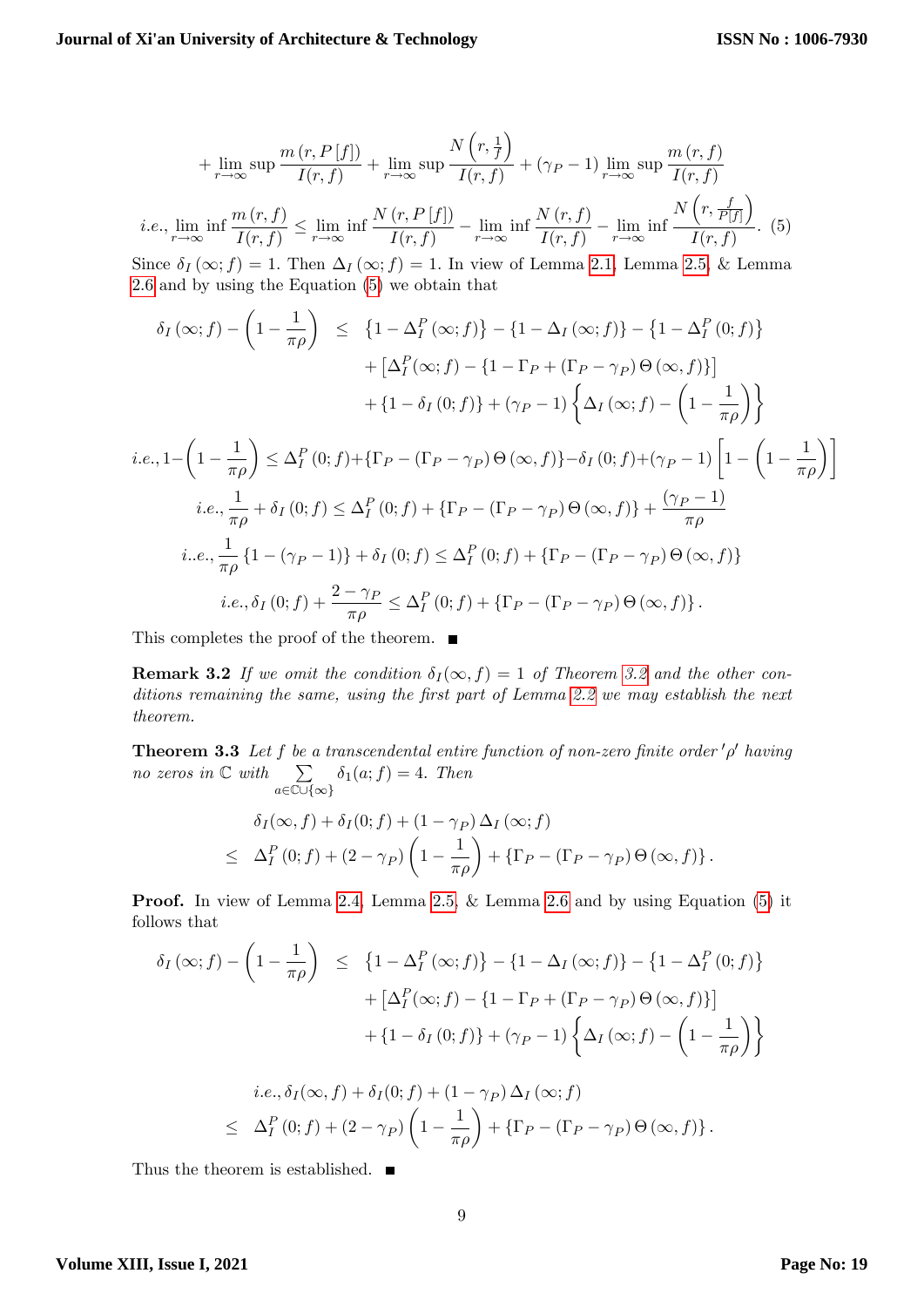**Theorem 3.4** Let f be any transcendental entire function of non-zero finite order  $'\rho'$  with no zeros in  $\mathbb C$ . Also let  $a, b \neq 0, \infty$  be any two distinct complex numbers. Then

$$
2\delta_I(a; f) + 2\Delta_I^P(\infty; f) + \delta_I(b; f)
$$
  
\n
$$
\leq 2\Delta_I^P(0; f) + \Delta_I(\infty; f) (3\gamma_P - 1) + \left(1 - \frac{1}{\pi \rho}\right) (4 - 3\gamma_P).
$$

Proof. Considering the identity

$$
\frac{b-a}{f-a} = \frac{P[f]}{f-a} \left\{ \frac{f-a}{P[f]} - \frac{f-b}{P[f]} \right\}
$$

we obtain in view of Milloux's theorem  $\{p.55, [3]\}$  $\{p.55, [3]\}$  $\{p.55, [3]\}$  that

$$
m\left(r, \frac{b-a}{f-a}\right) \le m\left(r, \frac{f-a}{P[f]}\right) + m\left(r, \frac{f-b}{P[f]}\right) + m\left(r, \frac{P[f]}{(f-a)^{\gamma_P}}\right) + (\gamma_P - 1) m(r, f-a)
$$
  
i.e.,
$$
m\left(r, \frac{b-a}{f-a}\right) \le T\left(r, \frac{f-a}{P[f]}\right) - N\left(r, \frac{f-a}{P[f]}\right)
$$

$$
+T\left(r, \frac{f-b}{P[f]}\right) - N\left(r, \frac{f-b}{P[f]}\right) + (\gamma_P - 1) m(r, f) + S(r, f) (6)
$$

<span id="page-9-0"></span>Since  $m\left(r, \frac{1}{f-a}\right)$  $\Big) \leq m \left( r , \frac{b-a}{f-a} \right)$  $\Big\} + O(1)$  and  $T(r, f) = T\left(r, \frac{1}{f}\right)$  $+ O(1)$ , it follows from Equation  $(6)$  that

$$
m\left(r, \frac{1}{f-a}\right) \leq T\left(r, \frac{P[f]}{f-a}\right) - N\left(r, \frac{f-a}{P[f]}\right) + T\left(r, \frac{P[f]}{f-b}\right)
$$

$$
-N\left(r, \frac{f-b}{P[f]}\right) + (\gamma_P - 1) m(r, f) + S(r, f) + O(1). \tag{7}
$$

$$
i.e., m\left(r, \frac{1}{f-a}\right) \le N\left(r, \frac{P[f]}{f-a}\right) + m\left(r, \frac{P[f]}{(f-a)^{\gamma_P}}\right)
$$

$$
+ (\gamma_P - 1) m(r, f-a) - N\left(r, \frac{f-a}{P[f]}\right)
$$

$$
+ N\left(r, \frac{P[f]}{f-b}\right) + m\left(r, \frac{P[f]}{(f-b)^{\gamma_P}}\right)
$$

$$
+ (\gamma_P - 1) m(r, f-b) - N\left(r, \frac{f-b}{P[f]}\right)
$$

$$
+ (\gamma_P - 1) m(r, f) + S(r, f) + O(1)
$$

<span id="page-9-1"></span>
$$
i.e., m\left(r, \frac{1}{f-a}\right) \leq N\left(r, \frac{P[f]}{f-a}\right) - N\left(r, \frac{f-a}{P[f]}\right)
$$

$$
+ N\left(r, \frac{P[f]}{f-b}\right) - N\left(r, \frac{f-b}{P[f]}\right)
$$

$$
+ 3\left(\gamma_P - 1\right)m\left(r, f\right) + S\left(r, f\right) + O\left(1\right). \tag{8}
$$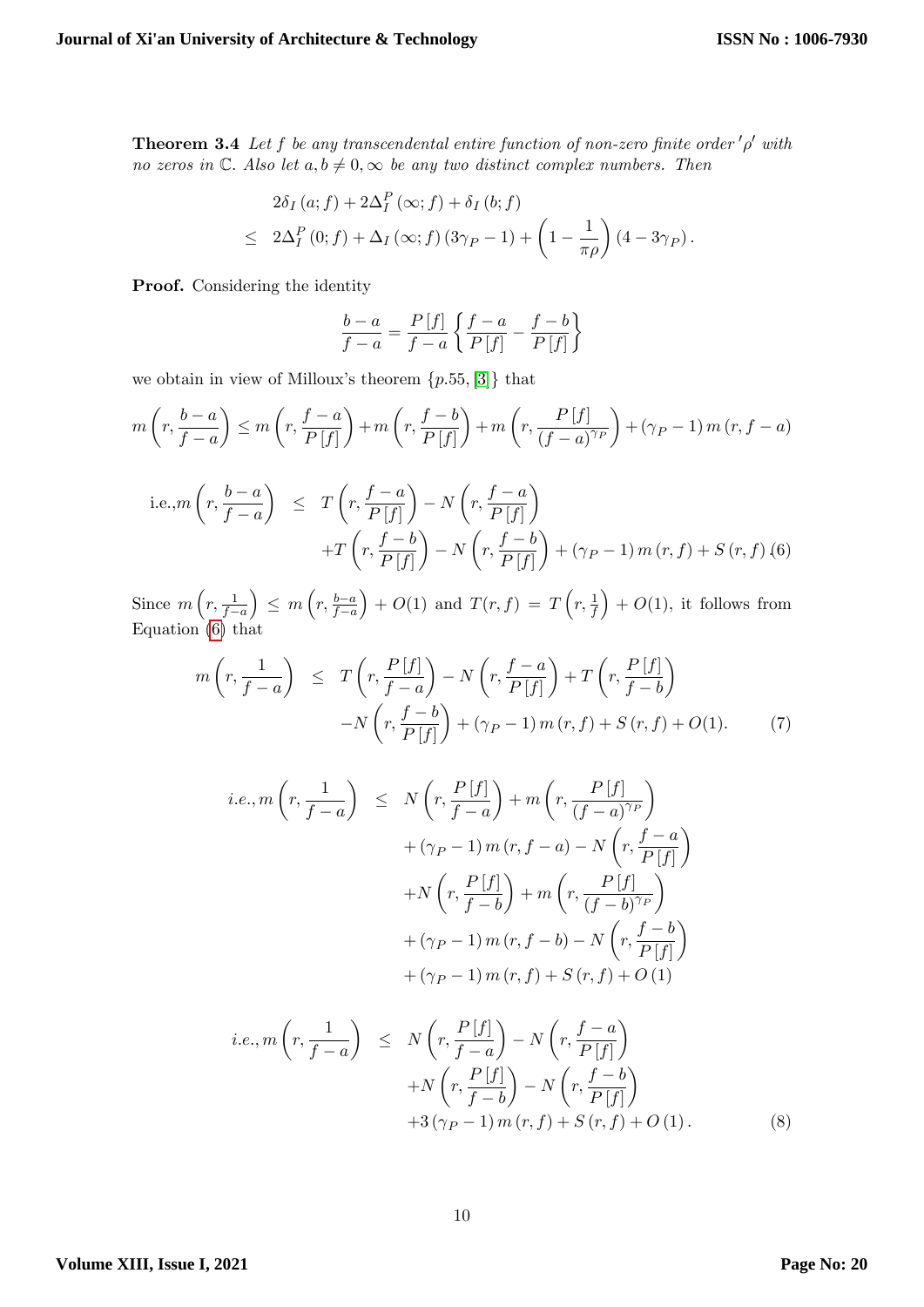In view of  $\{p.34, [3]\}$  $\{p.34, [3]\}$  $\{p.34, [3]\}$ , we get from Equation [\(8\)](#page-9-1) that

$$
m\left(r, \frac{1}{f-a}\right) \leq N\left(r, P\left[f\right]\right) + N\left(r, \frac{1}{f-a}\right) - N\left(r, f-a\right) - N\left(r, \frac{1}{P\left[f\right]}\right) + N\left(r, P\left[f\right]\right) + N\left(r, \frac{1}{f-b}\right) - N\left(r, f-b\right) - N\left(r, \frac{1}{P\left[f\right]}\right) + 3\left(\gamma_P - 1\right)m\left(r, f\right) + S\left(r, f\right) + O\left(1\right) i.e., m\left(r, \frac{1}{f-a}\right) \leq 2N\left(r, P\left[f\right]\right) - 2N\left(r, f\right) - 2N\left(r, \frac{1}{P\left[f\right]}\right) + N\left(r, \frac{1}{f-a}\right) + N\left(r, \frac{1}{f-b}\right) + 3\left(\gamma_P - 1\right)m\left(r, f\right) + S\left(r, f\right) + O\left(1\right)
$$
   
*i.e.*,  $\lim_{r \to \infty} \inf \frac{m\left(r, \frac{1}{f-a}\right)}{I\left(r, f\right)} \leq 2 \lim_{r \to \infty} \inf \left\{\frac{N\left(r, P\left[f\right]\right)}{I\left(r, f\right)} - \frac{N\left(r, f\right)}{I\left(r, f\right)} - \frac{N\left(r, \frac{1}{P\left[f\right]}\right)}{I\left(r, f\right)}\right\} + \lim_{r \to \infty} \sup \left\{\frac{N\left(r, \frac{1}{f-a}\right)}{I\left(r, f\right)} + \frac{N\left(r, \frac{1}{f-b}\right)}{I\left(r, f\right)}\right\} + \lim_{r \to \infty} \sup \left\{\frac{3\left(\gamma_P - 1\right)\left|\frac{m\left(r, f\right)}{I\left(r, f\right)}\right|}{I\left(r, f\right)}\right\}$ 

$$
i.e., \lim_{r \to \infty} \inf \frac{m(r, \frac{1}{f-a})}{I(r, f)} \le 2 \left\{ \lim_{r \to \infty} \inf \frac{N(r, P[f])}{I(r, f)} - \lim_{r \to \infty} \inf \frac{N(r, f)}{I(r, f)} - \lim_{r \to \infty} \inf \frac{N(r, \frac{1}{P[f]})}{I(r, f)} \right\}
$$

$$
+ \lim_{r \to \infty} \sup \frac{N(r, \frac{1}{f-a})}{I(r, f)} + \lim_{r \to \infty} \sup \frac{N(r, \frac{1}{f-b})}{I(r, f)}
$$

$$
+ 3(\gamma_P - 1) \lim_{r \to \infty} \sup \frac{m(r, f)}{I(r, f)}
$$

$$
i.e., \delta_I(a; f) - \left(1 - \frac{1}{\pi \rho}\right) \le 2\left\{1 - \Delta_I^P(\infty; f)\right\} - 2\left\{1 - \Delta_I(\infty; f)\right\} - 2\left\{1 - \Delta_I^P(0; f)\right\} + \left\{1 - \delta_I(a; f)\right\} + \left\{1 - \delta_I(b; f)\right\} + 3(\gamma_P - 1)\left\{\Delta_I(\infty; f) - \left(1 - \frac{1}{\pi \rho}\right)\right\}
$$

$$
i.e., 2\delta_I(a; f) + 2\Delta_I^P(\infty; f) + \delta_I(b; f) - \left(1 - \frac{1}{\pi \rho}\right)
$$
  
\n
$$
\leq 2\Delta_I^P(0; f) + 2\Delta_I(\infty; f) + 3(\gamma_P - 1)\Delta_I(\infty; f) - 3(\gamma_P - 1)\left(1 - \frac{1}{\pi \rho}\right)
$$
  
\n
$$
i.e., 2\delta_I(a; f) + 2\Delta_I^P(\infty; f) + \delta_I(b; f) \leq 2\Delta_I^P(0; f) + \Delta_I(\infty; f) \{2 + 3\gamma_P - 3\} + \left(1 - \frac{1}{\pi \rho}\right) \{1 - 3\gamma_P + 3\}
$$
  
\n
$$
i.e., 2\delta_I(a; f) + 2\Delta_I^P(\infty; f) + \delta_I(b; f) \leq 2\Delta_I^P(0; f) + \Delta_I(\infty; f) (3\gamma_P - 1) + \left(1 - \frac{1}{\pi \rho}\right) (4 - 3\gamma_P).
$$
  
\nThus the theorem is proved.

11

#### **Volume XIII, Issue I, 2021**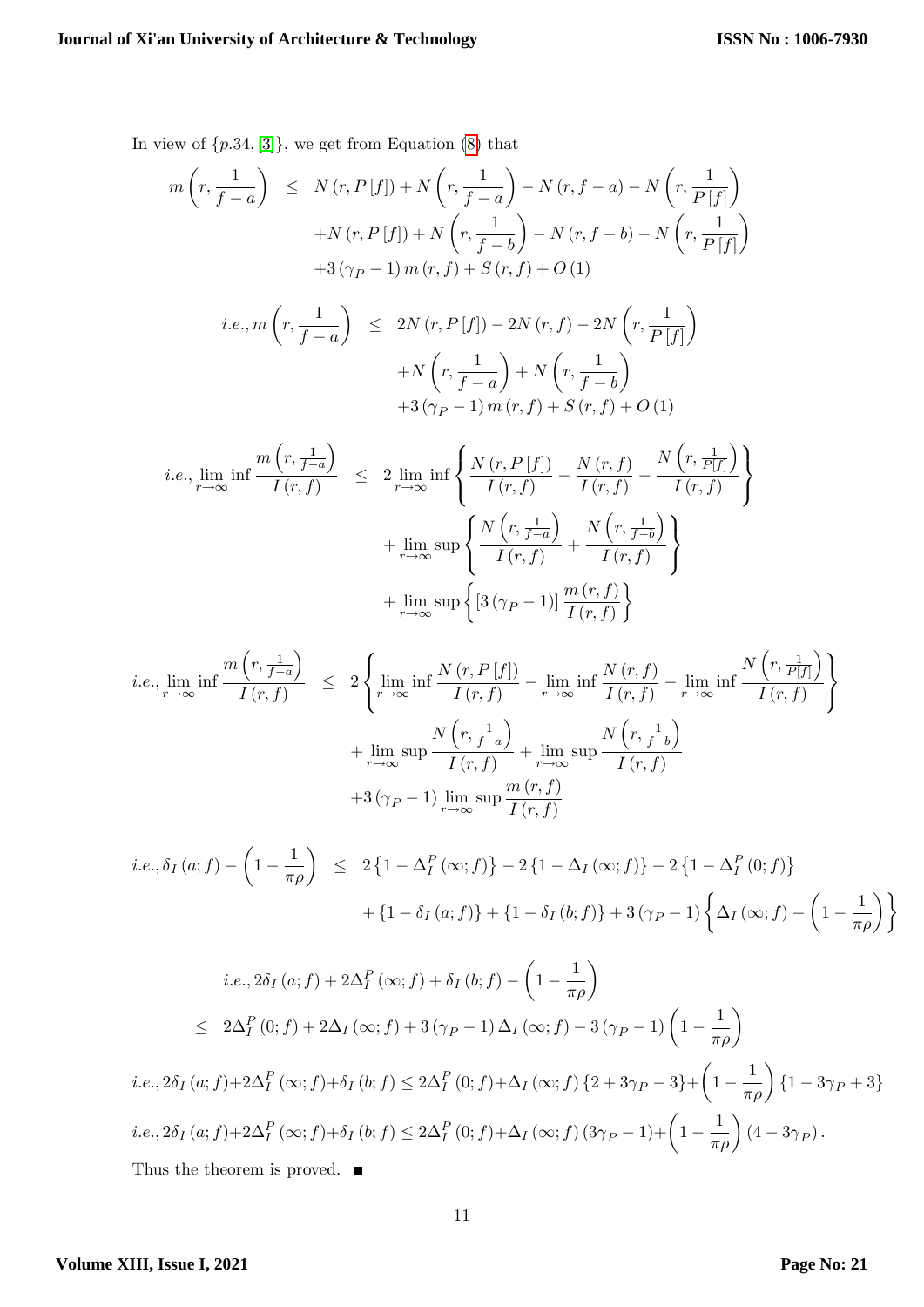**Remark 3.3** The condition  $a, b \neq 0, \infty$  in Theorem [3.4](#page-8-1) is essential as we see in the following examples.

**Example 2** Let  $f = \exp(z^2)$ ,  $n_0 = 1$ ,  $n_1 = ... = n_k = 0$  and  $b_0 = 1$ . Also let  $a = 0$  and  $b = 0$ . Then we get that  $N(r, f) = 0$ ,  $P[f] = \exp(z^2)$  and  $\gamma_P = 1$ . So,

$$
T(r, f) = m(r, f) = \frac{1}{2\pi} \int_0^{2\pi} \log^+ \left| f\left(re^{i\theta}\right) \right| d\theta
$$
  
\n
$$
= \frac{1}{2\pi} \int_0^{2\pi} \log^+ \left| e^{r^2 e^{2i\theta}} \right| d\theta = \frac{1}{2\pi} \int_0^{2\pi} \log^+ \left| e^{r^2 (\cos 2\theta + i \sin 2\theta)} \right| d\theta
$$
  
\n
$$
= \frac{1}{2\pi} \int_0^{2\pi} \log^+ \left( e^{r^2 \cos 2\theta} \right) d\theta = \frac{1}{2\pi} \int_0^{2\pi} r^2 \cos 2\theta d\theta = \frac{r^2}{\pi},
$$
  
\n
$$
\rho = \limsup_{r \to \infty} \frac{\log^{[2]} M(r, f)}{\log r} = \limsup_{r \to \infty} \frac{\log^{[2]} e^{r^2}}{\log r} = \limsup_{r \to \infty} \frac{2 \log r}{\log r} = 2
$$

and

$$
I(r, f) = \frac{r}{2\pi} \int_0^{2\pi} \left| \frac{f'(re^{i\theta})}{f(re^{i\theta})} \right| d\theta = \frac{r}{2\pi} \int_0^{2\pi} \frac{\left| e^{r^2 e^{2i\theta}} \right| \cdot \left| 2ir^2 e^{2i\theta} \right|}{\left| e^{r^2 e^{2i\theta}} \right|} d\theta
$$
  

$$
= \frac{r}{2\pi} \cdot 2r^2 \int_0^{2\pi} \frac{e^{r^2 \cos 2\theta} \cdot e^{c \cos 2\theta}}{e^{r^2 \cos 2\theta}} d\theta = \frac{r^3}{\pi} \int_0^{2\pi} e^{\cos 2\theta} d\theta
$$
  

$$
= \frac{r^3}{\pi} \cdot \frac{1}{2} \int_0^{4\pi} e^{\cos \eta} d\eta = \frac{r^3}{2\pi} \cdot 4\pi I_0 (1) = \frac{2r^3}{\pi} \cdot I_0 (1) \neq 0,
$$

where  $I_n(z)$  is the Modified Bessel Function of the first kind such that

$$
I_n(z) = \frac{1}{\pi} \int_0^{\pi} e^{z \cos \theta} \cdot \cos n\theta d\theta.
$$

Thus,

$$
\Delta_I^P(\infty; f) = \delta_I(0; f) = \Delta_I^P(0; f) = \Delta_I(\infty; f) = 1.
$$

Hence,

$$
2\delta_I(0; f) + 2\Delta_I^P(\infty; f) + \delta_I(0; f) = 2 + 2 + 1 = 5
$$

and

$$
2\Delta_I^P(0; f) + \Delta_I(\infty; f) (3\gamma_P - 1) + \left(1 - \frac{1}{\pi \rho}\right)(4 - 3\gamma_P) = 2 + 2 + 1 - \frac{1}{2\pi} = 5 - \frac{1}{2\pi},
$$

which is contrary to Theorem [3.4.](#page-8-1)

**Example 3** Let  $f = \exp z$ ,  $n_0 = 1$ ,  $n_1 = ... = n_k = 0$  and  $b_0 = 1$ . Also let  $a = 0$  and  $\overline{b} = \infty$ . Then we see that  $N(r, f) = 0$ ,  $P[f] = \exp z$  and  $\gamma_P = 1$ .

So,

$$
T(r, f) = \frac{r^2}{\pi}
$$
,  $I(r, f) = \frac{2r^3}{\pi} \cdot I_0(1) \neq 0$  and  $\rho = 2$ .

Thus,

$$
\Delta_I^P(\infty; f) = \delta_I(0; f) = \delta_I(\infty; f) = \Delta_I^P(0; f) = \Delta_I(\infty; f) = 1.
$$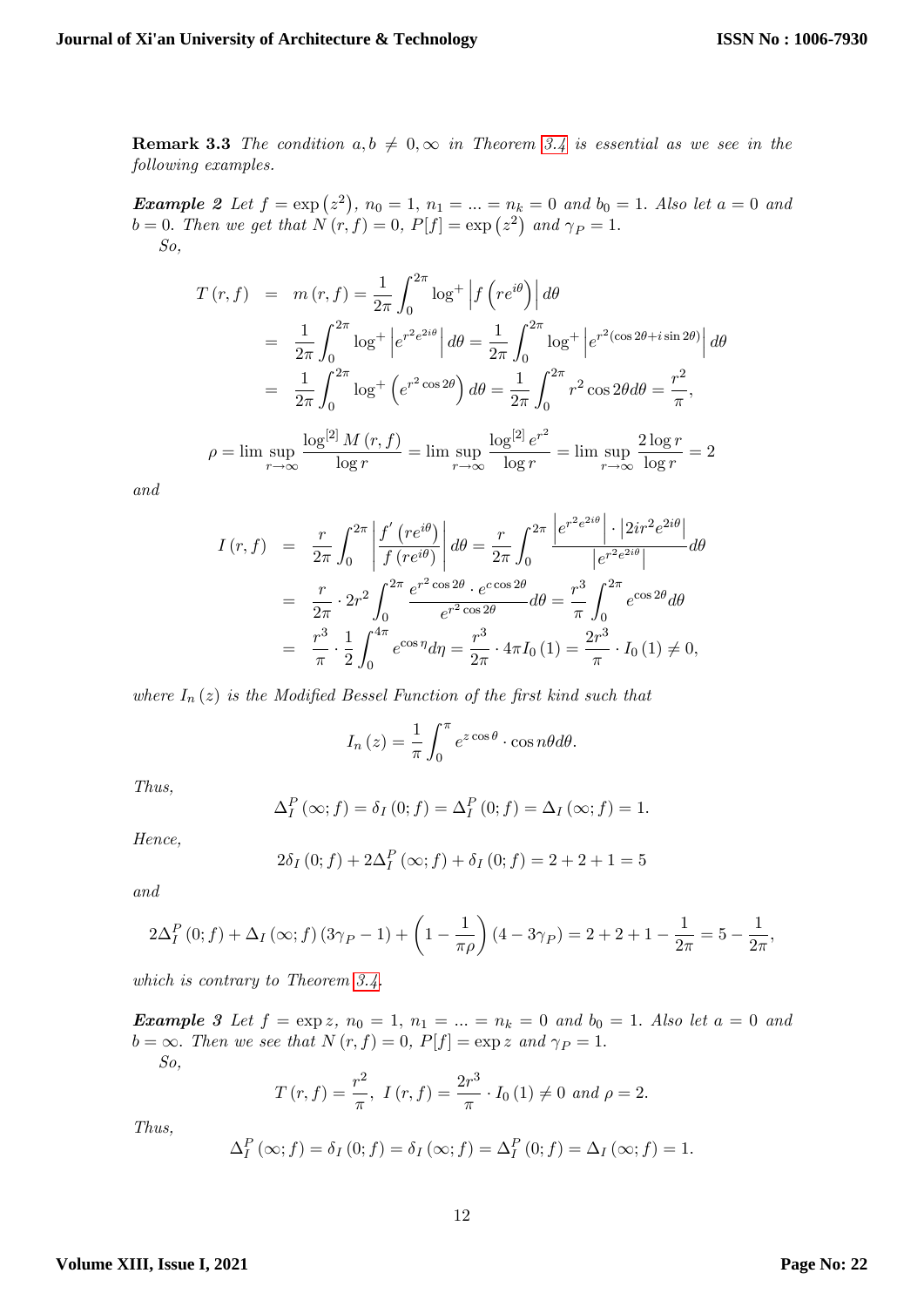Hence,

$$
2\delta_I(0; f) + 2\Delta_I^P(\infty; f) + \delta_I(\infty; f) = 2 + 2 + 1 = 5
$$

and

$$
2\Delta_I^P(0; f) + \Delta_I(\infty; f) (3\gamma_P - 1) + \left(1 - \frac{1}{\pi \rho}\right)(4 - 3\gamma_P) = 2 + 2 + 1 - \frac{1}{2\pi} = 5 - \frac{1}{2\pi}.
$$

So, we arrive at a contradiction.

**Example 4** Let  $f = \exp(z^2)$ ,  $n_0 = 1$ ,  $n_1 = ... = n_k = 0$  and  $b_0 = 1$ . Also let  $a = \infty$  and  $b = 0$ . Then we get that  $N(r, f) = 0$ ,  $P[f] = \exp(z^2)$  and  $\gamma_P = 1$ .

Also,

$$
T(r, f) = \frac{r}{\pi}
$$
,  $I(r, f) = r^2 \neq 0$  and  $\rho = 2$ .

Therefore,

$$
\Delta_I^P(\infty; f) = \delta_I(0; f) = \delta_I(\infty; f) = \Delta_I^P(0; f) = \Delta_I(\infty; f) = 1.
$$

Thus,

$$
2\delta_I(\infty; f) + 2\Delta_I^P(\infty; f) + \delta_I(0; f) = 2 + 2 + 1 = 5
$$

and

$$
2\Delta_I^P(0; f) + \Delta_I(\infty; f) (3\gamma_P - 1) + \left(1 - \frac{1}{\pi \rho}\right)(4 - 3\gamma_P) = 2 + 2 + 1 - \frac{1}{2\pi} = 5 - \frac{1}{2\pi},
$$

which is contrary to the conclusion of Theorem  $3.4$ .

**Theorem 3.5** If f be any transcendental entire function of non-zero finite order  $'\rho'$  having no zeros in  $\mathbb C$  with  $\sum$  $a \in \mathbb{C} \cup \{\infty\}$  $\delta_1(a; f) = 4$ , then

$$
\delta_I (a; f) + \delta_I^P (b; f) + \delta_I^P (c; f) + 2
$$
  
\n
$$
\leq (\gamma_P - 1) \Delta_I (\infty; f) + \left(1 - \frac{1}{\pi \rho}\right) \left[ (2 - \gamma_P) - 2 \left\{\Gamma_P - (\Gamma_P - \gamma_P) \Theta(\infty; f) \right\} \right],
$$

where 'a' is a finite complex number and 'b', 'c' are two distinct non-zero complex numbers.

Proof. Since

$$
\frac{1}{f-a} = \frac{P[f]}{f-a} \cdot \frac{1}{P[f]}.
$$

In view of Lemma [2.3,](#page-3-3) we obtain from the identity that

<span id="page-12-0"></span>
$$
m\left(r, \frac{1}{f-a}\right) \le m\left(r, \frac{1}{P\left[f\right]}\right) + m\left(\frac{P\left[f\right]}{(f-a)^{\gamma_P}}\right) + (\gamma_P - 1) m\left(r, f\right) + S\left(r, f\right)
$$
  
*i.e.*,  $m\left(r, \frac{1}{f-a}\right) \le m\left(r, \frac{1}{P\left[f\right]}\right) + (\gamma_P - 1) m\left(r, f\right) + S\left(r, f\right).$  (9)

Applying  $T(r, f) = T\left(r, \frac{1}{f}\right)$  $+ O(1)$ , we get from Equation [\(9\)](#page-12-0) that

<span id="page-12-1"></span>
$$
m\left(r, \frac{1}{f-a}\right) \le T(r, P[f]) - N\left(r, \frac{1}{P[f]}\right) + (\gamma_P - 1)m(r, f) + S(r, f) + O(1). \tag{10}
$$

#### **Volume XIII, Issue I, 2021**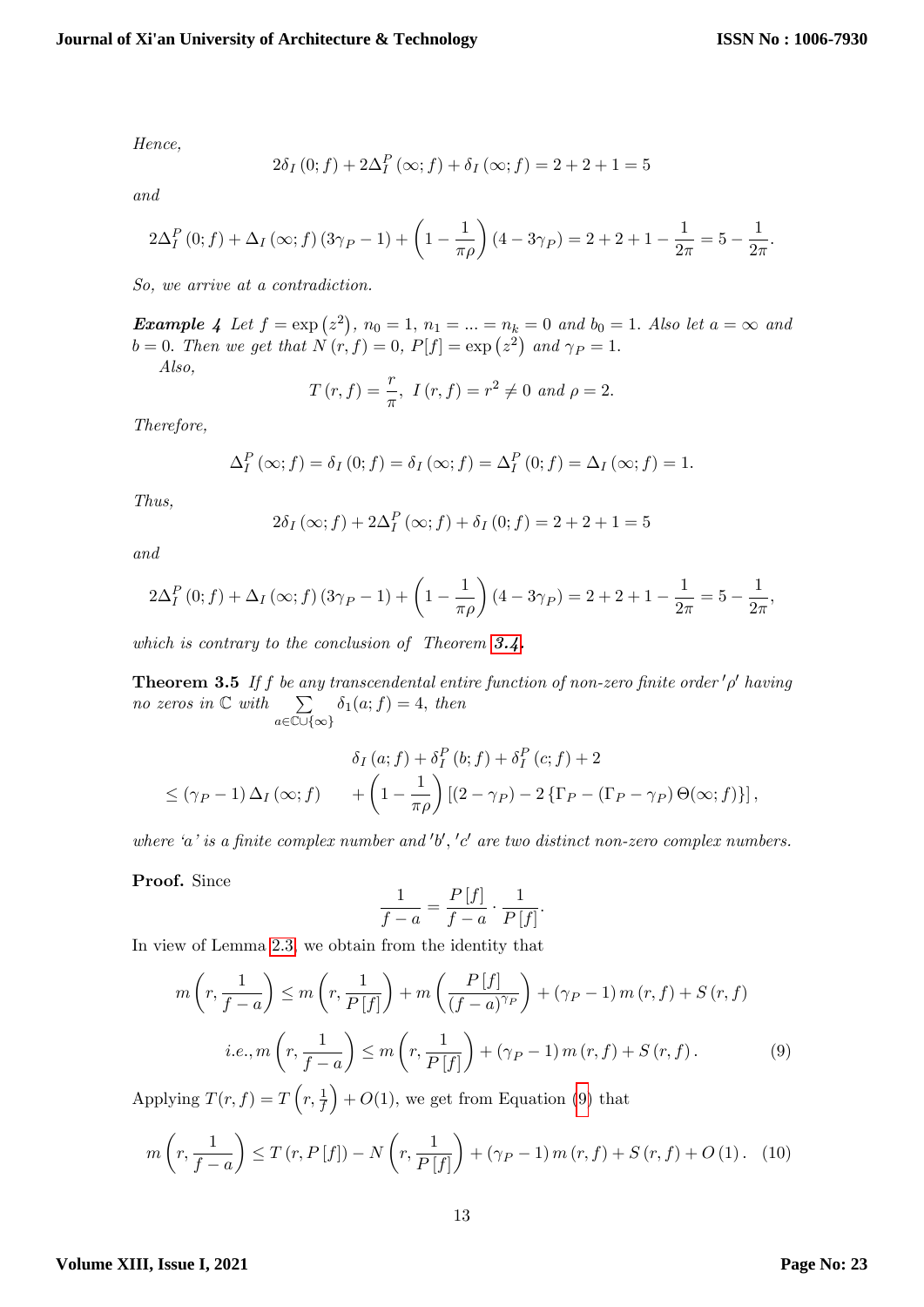Now by Nevanlinnaís second fundamental theorem, it follows from Equation [\(10\)](#page-12-1) that

$$
i.e., m\left(r, \frac{1}{f-a}\right) \leq \overline{N}\left(r, \frac{1}{P[f]}\right) + \overline{N}\left(r, \frac{1}{P[f]-b}\right) + \overline{N}\left(r, \frac{1}{P[f]-c}\right)
$$

$$
-N\left(r, \frac{1}{P[f]}\right) + (\gamma_P - 1) m(r, f) + S(r, f) + O(1).
$$

Since

$$
\overline{N}\left(r, \frac{1}{P[f]}\right) - N\left(r, \frac{1}{P[f]}\right) \le 0.
$$
\nThen 2.5 and 2.6, we obtain from Eq. (2.1)

In view of Lemma [2.1,](#page-2-1) Lemma [2.5](#page-3-0) and [2.6,](#page-3-1) we obtain from Equation [\(10\)](#page-12-1) that

$$
m\left(r, \frac{1}{f-a}\right) \leq \overline{N}\left(r, \frac{1}{P\left|f\right]-b}\right) + \overline{N}\left(r, \frac{1}{P\left|f\right]-c}\right) + (\gamma_P - 1)m(r, f) + S(r, f) + O(1) \ni.e., m\left(r, \frac{1}{f-a}\right) \leq N\left(r, \frac{1}{P\left|f\right]-b}\right) + N\left(r, \frac{1}{P\left|f\right|-c}\right) + (\gamma_P - 1)m(r, f) + S(r, f) + O(1) \ni.e., m\left(r, \frac{1}{f-a}\right) \leq T\left(r, \frac{1}{P\left|f\right]-b}\right) + T\left(r, \frac{1}{P\left|f\right|-c}\right) - m\left(r, \frac{1}{P\left|f\right]-b}\right) - m\left(r, \frac{1}{P\left|f\right|-c}\right) + (\gamma_P - 1)m(r, f) + S(r, f) + O(1) \ni.e., m\left(r, \frac{1}{f-a}\right) = \frac{m\left(r, \frac{1}{f-a}\right)}{r\left(r, \frac{1}{f-a}\right)} = \sum (r, P\left|f\right|) - m\left(r, \frac{1}{P\left|f\right]-b}\right) - m\left(r, \frac{1}{P\left|f\right]-c}\right) + (\gamma_P - 1)m(r, f) + S(r, f) + O(1) \ni.e., \liminf_{r \to \infty} \frac{m\left(r, \frac{1}{f-a}\right)}{I(r, f)} = \frac{2 \lim_{r \to \infty} \frac{m\left(r, \frac{1}{f-a}\right)}{I(r, f)} = \lim_{r \to \infty} \frac{m\left(r, \frac{1}{P\left|f\right|-c}\right)}{I(r, f)} - \lim_{r \to \infty} \frac{m\left(r, \frac{1}{P\left|f\right|-c}\right)}{I(r, f)} + (\gamma_P - 1) \lim \sup_{r \to \infty} \frac{m\left(r, f\right)}{I(r, f)} \ni.e.,  $\delta_I(a; f) - \left(1 - \frac{1}{\pi \rho}\right)$    
= 2 \left\{ \frac{\Gamma_P - (\Gamma_P - \gamma_P) \Theta(\infty; f)}{
$$

#### **Volume XIII, Issue I, 2021**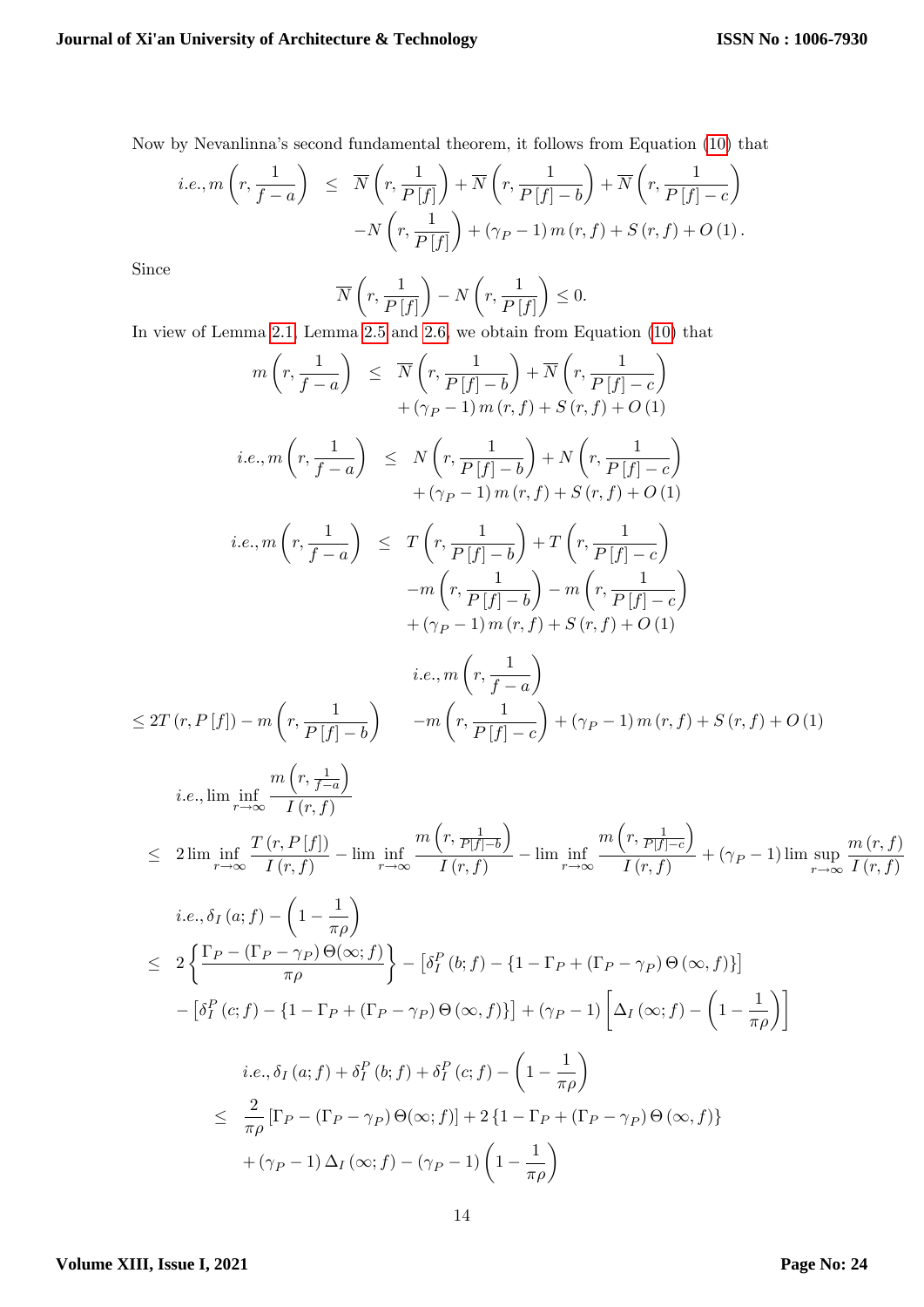$$
i.e., \delta_I(a; f) + \delta_I^P(b; f) + \delta_I^P(c; f) \le \frac{2}{\pi \rho} [\Gamma_P - (\Gamma_P - \gamma_P) \Theta(\infty; f)] - 2 [\Gamma_P - (\Gamma_P - \gamma_P) \Theta(\infty, f)]
$$

$$
+ (\gamma_P - 1) \Delta_I(\infty; f) - (\gamma_P - 1) \left(1 - \frac{1}{\pi \rho}\right) + \left(1 - \frac{1}{\pi \rho}\right) - 2
$$

$$
i.e., \delta_I(a; f) + \delta_I^P(b; f) + \delta_I^P(c; f) + 2 \le (\gamma_P - 1) \Delta_I(\infty; f)
$$

$$
+ \left(1 - \frac{1}{\pi \rho}\right) [(2 - \gamma_P) - 2\{\Gamma_P - (\Gamma_P - \gamma_P) \Theta(\infty; f)\}].
$$

This proves the theorem.

Future Prospect : In the line of the works as carried out in the paper one may think of finding out relative deficiencies of higher index in case of meromorphic functions with respect to another one on the basis of sharing of values of them and this treatment can be done under the áavour of bicomplex analysis. As a consequence, the derivation of relevant results is still open to the future workers of this branch.

#### Acknowledgement

The first author sincerely acknowledges the financial support rendered by DST-FIST 2019-2020 running at the Department of Mathematics, University of Kalyani, P.O.: Kalyani, Dist: Nadia, Pin: 741235, West Bengal, India.

## References

- <span id="page-14-7"></span>[1] **S.K.Datta and S.Kar,** On relative defects of differential monomials, Wesleyan Journal of Research, 2 (2), (2009), 38-47
- <span id="page-14-4"></span>[2] W.Doeringer, Exceptional values of differential monomials, Pacific Journal of Mathematics, 98 (1), (1982), 55-62
- <span id="page-14-0"></span>[3] W.K.Hayman, Meromorphic Functions, Oxford Univ. Press, Oxford (1964)
- <span id="page-14-6"></span>[4] **I.Lahiri and S.K.Datta,** Growth and value distribution of differential monomials, Indian Journal of Pure and Applied Mathematics, 32 (12), (2001), 1831-1841
- <span id="page-14-1"></span>[5] **H.Milloux,** Les dérivées des fonctions méromorphes et la théorie des défauts, Annales Ecole Normale Superieure, 63 (3), (1946), 289-316
- [6] **L.Rubel,** A survey of a Fourier series method for meromorphic functions. in "Springer" Lecture Notes in Mathematics.", Springer-Verlag. Berlin /Heidelberg New York, 336 (1973), 51-62
- <span id="page-14-3"></span>[7] A.P.Singh, Relative defects of meromorphic functions, Journal of Indian Mathematical Society, 44 (1980), 191-202
- <span id="page-14-5"></span>[8] L.R.Sons, On entire functions with zero as a deficient Value, Journal of Mathematical Analysis and Applications, 84 (1981), 390-399
- <span id="page-14-2"></span>[9] Q.L.Xiong, A fundamental inequality in the theory of meromorphic functions and its applications, Chinese Mathematics, 9 (1), (1967), 146-167